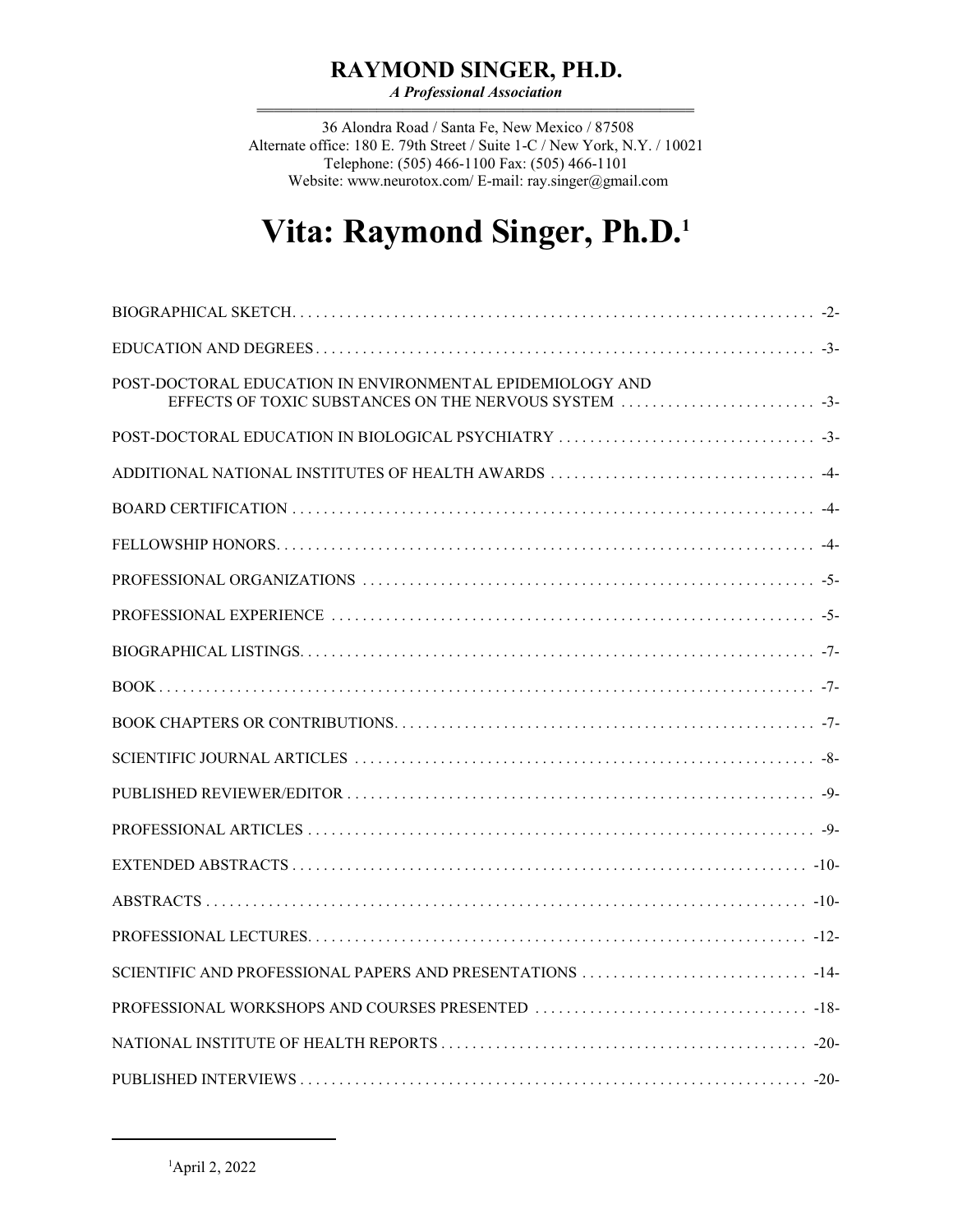### BIOGRAPHICAL SKETCH

Dr. Raymond Singer is a Forensic and Clinical Neuropsychologist, certified by the **American Board of Professional Neuropsychology - with Added Forensic Qualifications** - and an Applied Neurotoxicologist. He earned a doctorate in Psychology from Washington State University in 1978 and was a Postdoctoral Fellow in Biological Psychiatry at New York University Medical School in 1978. He was a National Institute of Environmental Health Sciences Post-Doctoral Fellow in Environmental Epidemiology, Mount Sinai School of Medicine, New York City (1979-1981), and a Fellow of the Department of Community Medicine (1981-1982), where he specialized in applied neurotoxicology.

While at Mt. Sinai, Dr. Singer was supervised by Dr. Irving J. Selikoff, one of the world's most influential public health physicians to this day. Dr. Selikoff was the scientist who brought asbestos to the world's attention. Following that success, until the end of his work life, Dr. Selikoff researched and emphasized the adverse health effects of chronic low-level toxic chemical exposures, including neurotoxicity.

A 30-year member of the Society of Toxicology, Dr. Singer has served as an elected officer in two specialty sections of that society (Ethical, Legal, and Social Issues, and Clinical and Translational Toxicology). As a member of the Roundtable of Toxicology Consultants (one of the world's largest associations of independent toxicologists), Dr. Singer served from 1993-1999 in the elected offices of President, Vice-President, and Treasurer. For distinguished professional contributions, he has been designated as a Fellow of several organizations: the American Psychological Association, the Association of Psychological Societies, the American College of Professional Neuropsychology, and the National Academy of Neuropsychology.

Dr. Singer's research has been presented in various venues, including peer-reviewed publications, and presentations. He has taught courses, seminars and workshops to numerous professional, medical and scientific organizations. His published research work has been cited at least 246 times since the year  $2002<sup>2</sup>$ 

Dr. Singer has triple expertise in neuropsychology, neurotoxicology and forensic applications He has been a consultant in neuropsychology and neurotoxicology since 1983 and has given expert testimony in over 100 civil and criminal cases in numerous state and federal courts, including some landmark litigation. He was unanimously qualified by the Ohio State Supreme Court to

<sup>2</sup> https://www.researchgate.net/profile/Raymond-Singer-2/stats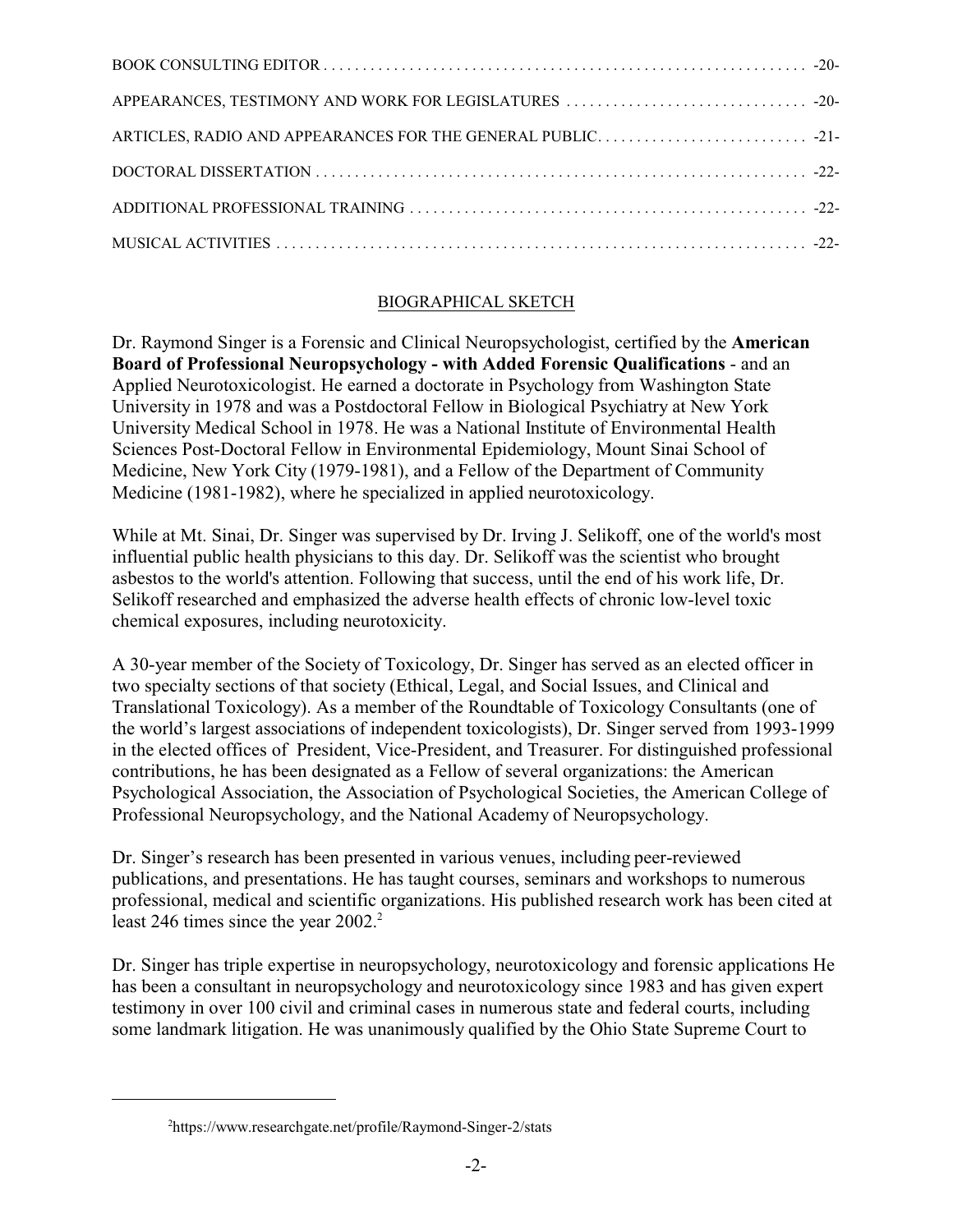testify regarding neurotoxicology.<sup>3</sup> He has served as a consultant and expert witness in deathpenalty cases in several state courts and Federal jurisdictions since 2001. A precedent-setting forensic neurotoxicology case in which he served as a principal expert witness has been cited 398 times since the year 2001.<sup>4</sup> In that case, the United States Federal Appeals court unanimously decided that "Dr. Singer's methodology was scientifically valid", and that even if the scientific literature was incomplete, it may be reasonable for an expert to reach a valid expert opinion in an individual case.<sup>5</sup>

Dr. Singer's work regarding neurotoxicity factors of a capital crime case has been relied upon by United States Supreme Court Justices in their written opinion of 2016.<sup>6</sup>

#### EDUCATION AND DEGREES

| Degree                  | Institution                                           | Year | Department |
|-------------------------|-------------------------------------------------------|------|------------|
| Doctor of Philosophy    | <b>Washington State University</b>                    | 1978 | Psychology |
| Master of Science       | <b>Washington State University</b>                    | 1975 | Psychology |
| <b>Bachelor of Arts</b> | University of Rochester                               | 1972 | Psychology |
|                         | Hebrew University, Jerusalem                          | 1971 |            |
|                         | University of California, Los Angeles                 | 1969 |            |
| High School             | Central High School, Philadelphia, Penn. <sup>7</sup> | 1968 |            |

#### POST-DOCTORAL EDUCATION IN ENVIRONMENTAL EPIDEMIOLOGY AND EFFECTS OF TOXIC SUBSTANCES ON THE NERVOUS SYSTEM

- 1981 1982 Fellow, Mount Sinai School of Medicine, Department of Community Medicine, Environmental Sciences Laboratory, New York City
- 1979 1981 National Institute of Health, Environmental Health Sciences, Post-Doctoral Fellow in Environmental Epidemiology, Mount Sinai School of Medicine, New York City

#### POST-DOCTORAL EDUCATION IN BIOLOGICAL PSYCHIATRY

1978 National Institute of Health Post-Doctoral Fellow in Biological Psychiatry, Millhauser Laboratory, New York University Medical Center, New York City

<sup>3</sup> In Shilling v. Mobile Analytical Services, Inc. (1992), 65 Ohio St.3d 252

<sup>4</sup> https://casetext.com/case/bonner-v-isp-tech/how-cited?PHONE\_NUMBER\_GROUP= P&citingPage=1&sort=relevance

<sup>&</sup>lt;sup>5</sup><https://casetext.com/case/bonner-v-isp-tech,> retrieved 2/16/2022. "We have held, however, that '[t]he first several victims of a new toxic tort should not be barred from having their day in court simply because the medical literature, which will eventually show the connection between the victims' condition and the toxic substance, has not yet been completed.")

<sup>6</sup> https://www.casemine.com/judgement/us/5914e2a6add7b049348f393f

<sup>7</sup>Central High School is the second-oldest continuously public high school in the United States, and is regarded as one of the top public schools in the nation due to its high academic standards. https://centralhs.philasd.org/about-central-high-school/about-us-2/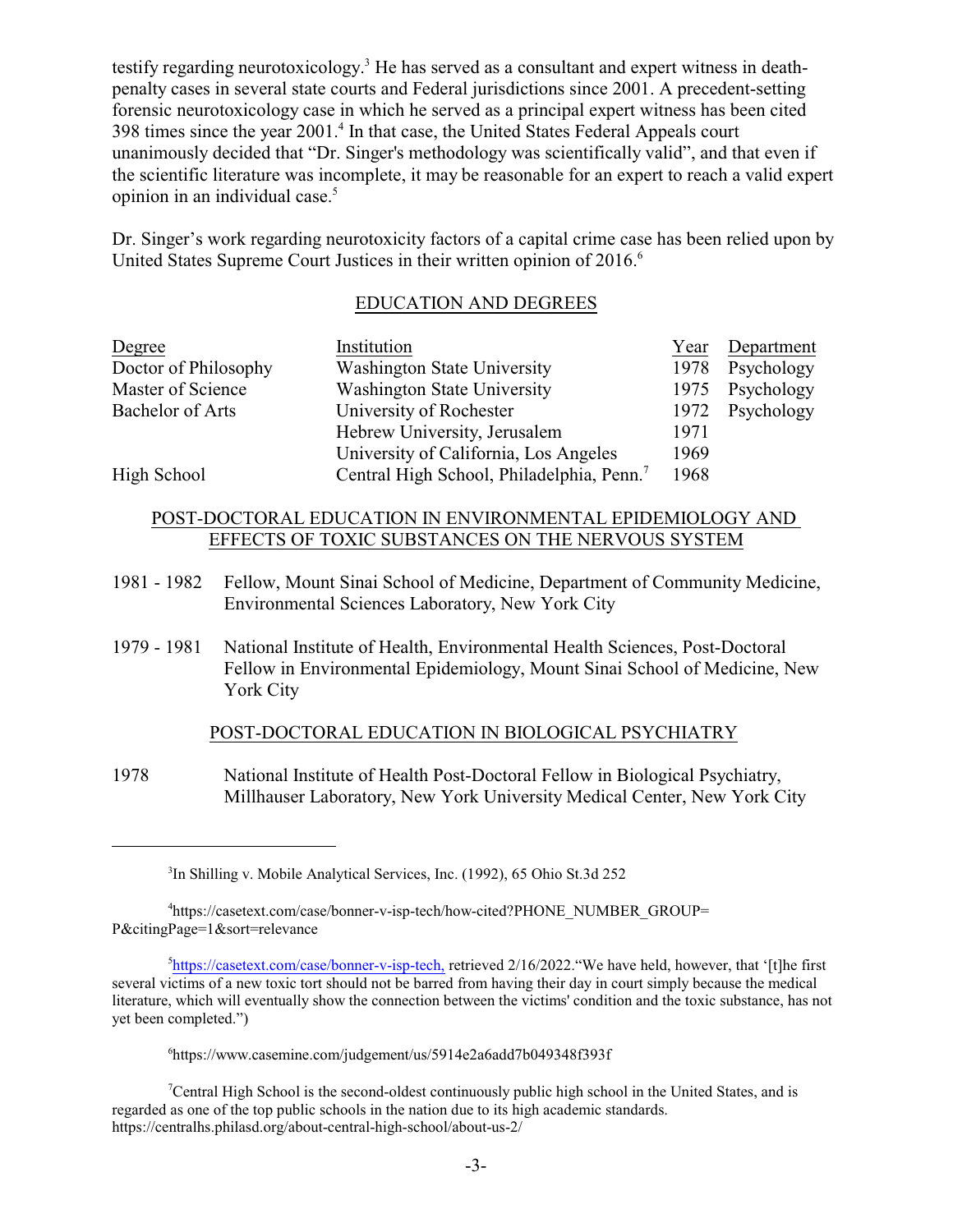#### ADDITIONAL NATIONAL INSTITUTES OF HEALTH AWARDS

1972 - 1976 National Institute of Health, National Research Service Award. Researched vision and sensory processes, and served as a teaching assistant in Sensory Psychology.

#### BOARD CERTIFICATION

Diplomate in Neuropsychology with Added Qualification in Forensic Neuropsychology, American Board of Professional Neuropsychology Psychology licenses, New Mexico and New York

#### FELLOWSHIP HONORS

#### Fellow status

Fellow, National Academy of Neuropsychology. Designated for "significant contributions to the Science and Profession of Neuropsychology", June 30, 2004.<sup>8</sup>

Fellow, American College of Professional Neuropsychology (FACPN).

Fellow, American Psychological Association. Awarded in recognition of "outstanding, substantial and unusual contribution to psychology" in both divisions of General Psychology and Psychologists in Independent Practice.

Fellow, Association for Psychological Science (formerly the American Psychological Society). Permanently designated in 1992 for "Distinguished Contributions to Psychological Science".

#### Appointment

Approved New Mexico Worker's Compensation Independent Medical Examination Provider,<sup>9</sup> June 16, 2011.

#### Some notable professional contributions

Selected presentation for Forensic Grand Rounds, *Forensic Evaluation of a Mold (Repeated Water Intrusions) Neurotoxicity Case.* National Academy of Neuropsychology, 25<sup>th</sup> Annual Meeting, Tampa, Florida, October 22, 2005.

Selected presentation for Adult Grand Rounds, *Neurotoxicity Evaluation of a New Commercial* Solvent. National Academy of Neuropsychology, 21<sup>st</sup> Annual Meeting, San Francisco, California, October 31, 2001.

<sup>&</sup>lt;sup>8</sup>Fellow status is the highest honor that National Academy of Neuropsychology bestows upon members. Fellows are members of the academy who have demonstrated evidence of advancing the science and profession of clinical neuropsychology. http://nanonline.org/NAN/\_AboutNAN/NAN\_Fellows.aspx

<sup>9</sup>Per New Mexico Law 52-1-2, an Advisory Council establishes the Independent Medical Examination Provider Selection Committee that designates health care providers "...whose judgements are respected, or not objected to, by recognized representatives of both employer and worker interests and whose judgements are not perceived to favor any particular interest group." As of August 2012, 59 such providers have been designated in New Mexico.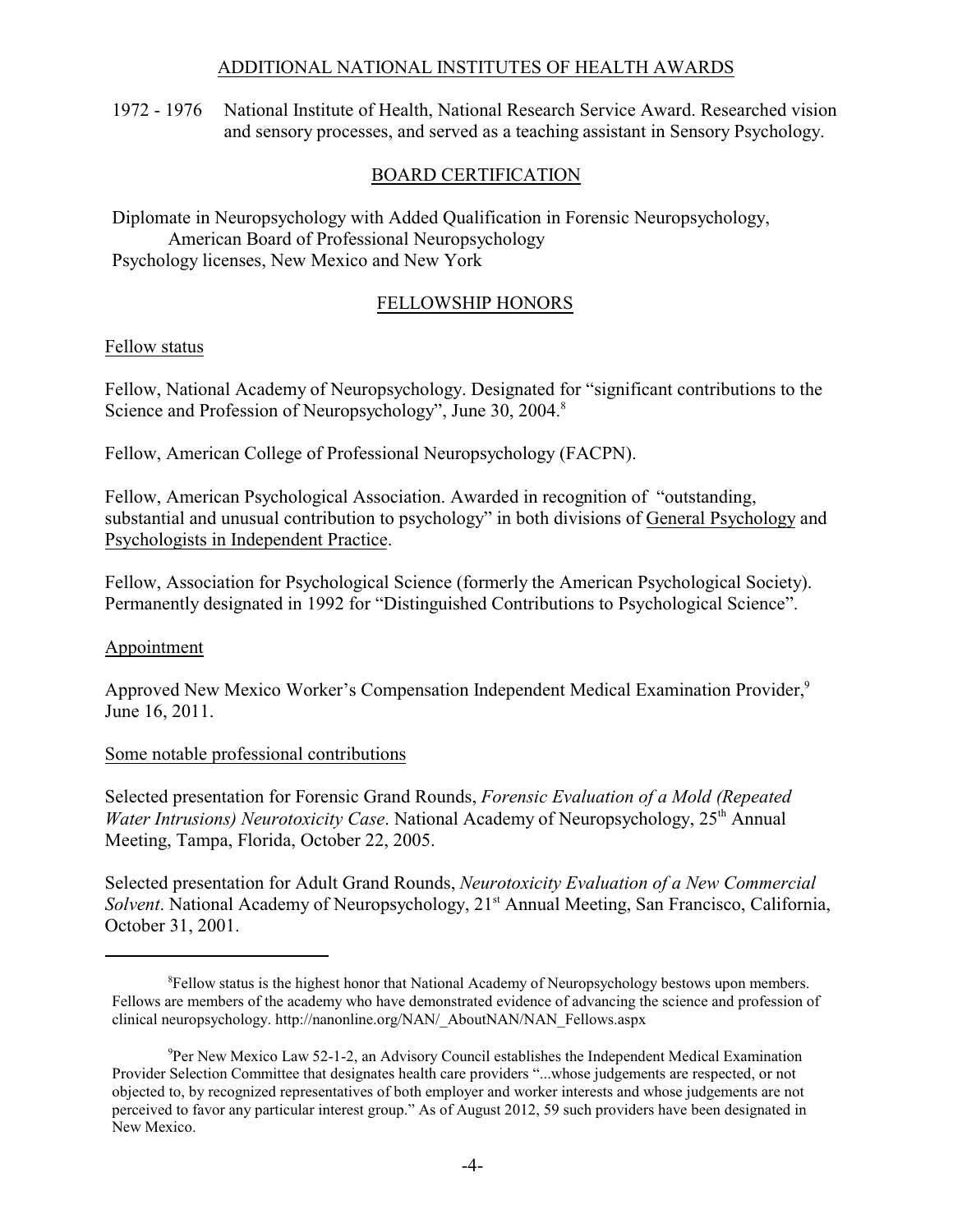#### PROFESSIONAL ORGANIZATIONS

American Academy of Clinical Toxicology (Former member)

American Board of Professional Neuropsychology

American College of Toxicology (Former member)

American Industrial Hygiene Association (Former member)

American Psychological Association

International Neuropsychology Society (Former member)

International Neurotoxicology Association

National Academy of Neuropsychology

- Roundtable of Toxicology Consultants: Treasurer, 1997-99; Vice-President, 1993-94; President, 1995-96
- Society of Toxicology (30 Year Member): Councilor: Ethical, Legal, and Social Issues Specialty Section, 2011-2013; Councilor: Clinical and Translational Toxicology, 2012-2013.

# PROFESSIONAL EXPERIENCE

| Current -1983  | Neuropsychological, neurobehavioral and neurotoxicological diagnostics;<br>Expert witness in toxic chemical litigation                                                                                                                                                                                                                                                                 |
|----------------|----------------------------------------------------------------------------------------------------------------------------------------------------------------------------------------------------------------------------------------------------------------------------------------------------------------------------------------------------------------------------------------|
| Current -2011  | New Mexico Worker's Compensation Independent Medical Examiner;<br>referral work assignments from various employers, including the New<br>Mexico state government                                                                                                                                                                                                                       |
| Current - 2010 | Independent Medical Peer review consultant and Independent Medical<br>Examiner for insurance companies and their agents including AIG, Liberty<br>Mutual, Prudential, CIGNA, State Farm Insurance, Texas Department of<br>Insurance, UNUM, UNUM Disability (2019), Paul Revere, State Farm<br>Insurance, Disability Exam Consultants, MLS Group of Companies, Inc.<br>and Dane Street. |
| Current - 2013 | Editorial Board, Applied Neuropsychology: Adult (scientific journal)                                                                                                                                                                                                                                                                                                                   |
| Current - 2014 | Associate Editor, Radiation and Health section of Frontiers in Public<br>Health, part of the Nature Publishing Group family                                                                                                                                                                                                                                                            |
| $2022 - 2020$  | Consultant, Federal Public Defender's Office in Los Angeles, California.                                                                                                                                                                                                                                                                                                               |
| $2022 - 2018$  | Consultant, Mississippi Office of Capital Post-Conviction Counsel                                                                                                                                                                                                                                                                                                                      |
| $2020 - 2019$  | Expert witness, Washington State Office of the Attorney General                                                                                                                                                                                                                                                                                                                        |
| 2018           | Consultant, Federal Public Defender for the District of Arizona Capital Habeas<br>Unit                                                                                                                                                                                                                                                                                                 |
| 2017 - 2014    | Consultant and expert witness, Arizona Pima County Legal Defender's Office                                                                                                                                                                                                                                                                                                             |
| 2017           | Manuscript reviewer, the journal Frontiers in Microbial Immunology                                                                                                                                                                                                                                                                                                                     |
| $2016 - 2015$  | Consultant and expert witness, United States District Court, Federal Public<br>Defender, New Mexico                                                                                                                                                                                                                                                                                    |
| $2016 - 2015$  | Book chapter editor, American Industrial Hygiene Association, Toxicology<br>Principles for the Industrial Hygienist, Second Edition, Chapter 9: Toxicology of<br>Sensory Organs.                                                                                                                                                                                                       |
| 2016-1998      | Consultant, New Mexico State Department of Vocational Rehabilitation (not every<br>year)                                                                                                                                                                                                                                                                                               |
| 2015           | Proposal Reviewer, German Federal Ministry of Education & Research (BMBF)<br>and the Netherlands Organisation for Health Research and Development (ZonMw)                                                                                                                                                                                                                              |
| 2015           | Consultant and expert witness, Texas Office of Capital Writs                                                                                                                                                                                                                                                                                                                           |
| 2014           | Consultant Neuropsychologist, Wagon Mound School District                                                                                                                                                                                                                                                                                                                              |
| 2013           | Book reviewer in Neurotoxicology, Oxford University Press                                                                                                                                                                                                                                                                                                                              |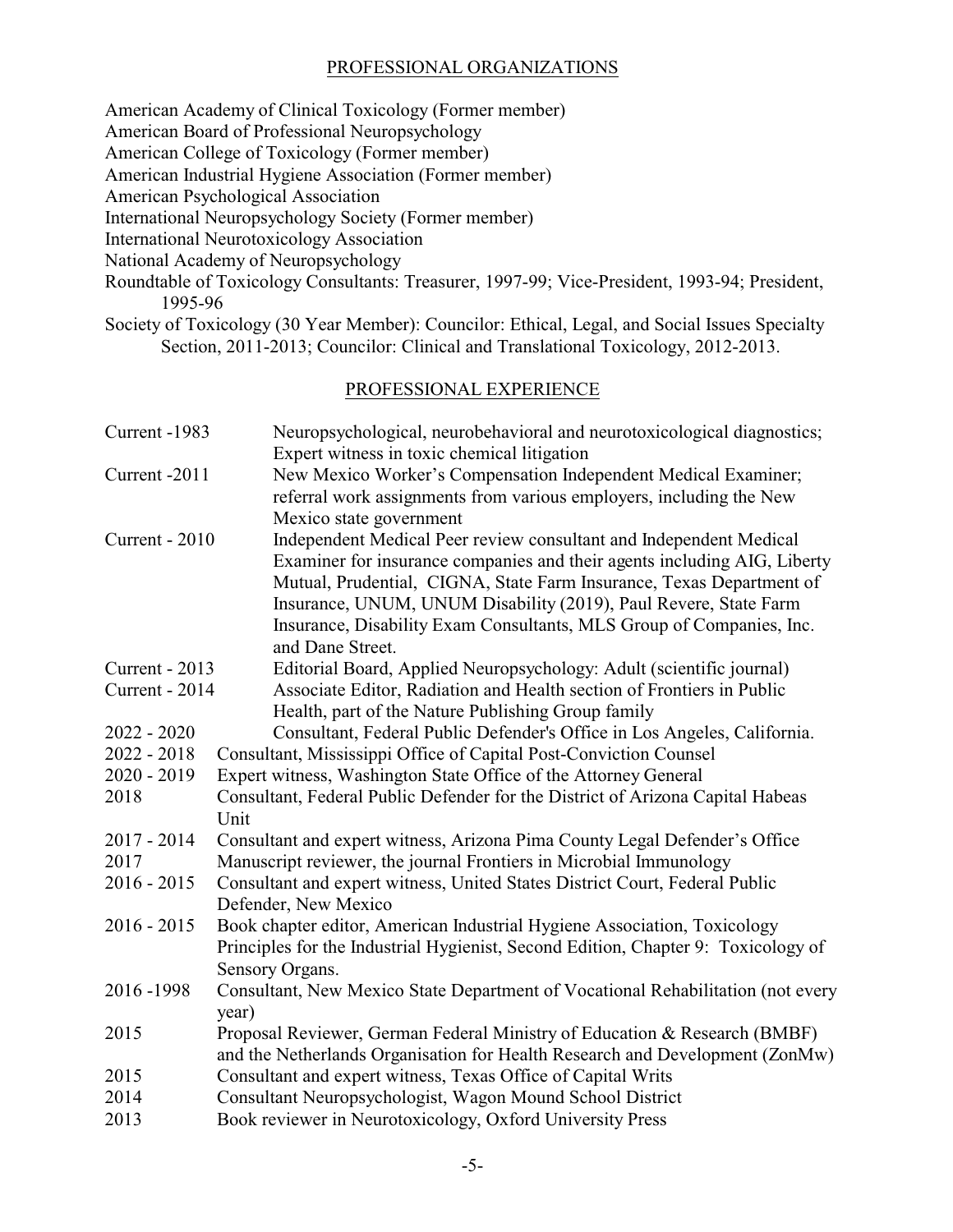| 2013                   | Consultant and expert witness, Texas Regional Public Defender for Capital Cases                                                                                |
|------------------------|----------------------------------------------------------------------------------------------------------------------------------------------------------------|
| 2013-2008              | Manuscript reviewer, Archives of Applied Neuropsychology                                                                                                       |
| 2012                   | Consultant Neuropsychologist, State Farm Insurance Company, contracted by                                                                                      |
|                        | Integrated Medical Evaluations <sup>10</sup>                                                                                                                   |
| 2010-2009              | Consultant and expert witness, New Jersey State Public Defender                                                                                                |
| 2009                   | Consultant, Johnson & Johnson Health Care Products and Pharmaceuticals, as                                                                                     |
|                        | contracted by ECN (Exam Coordinators Network), Nationwide Employee Medical                                                                                     |
|                        | <b>Leave Review Services</b>                                                                                                                                   |
| 2009-2008; 2005-2001   | Consultant and expert witness, The Defender Association,                                                                                                       |
|                        | Washington State Public Defender                                                                                                                               |
| 2008                   | Consultant, Norfolk Southern Railway Company                                                                                                                   |
| 2008-2001 (app.)       | Consultant, UNUM Insurance Company (several cases, not every year)                                                                                             |
| 2007                   | Book chapter review, American Industrial Hygiene Association, Toxicology                                                                                       |
|                        | Principles for the Industrial Hygienist, Chapter 7A: Toxicology of Sensory                                                                                     |
|                        | Organs.                                                                                                                                                        |
| 2007                   | Manuscript review, Environmental Health Perspectives, scientific journal                                                                                       |
|                        | published by the USA National Institute of Environmental Health Sciences,                                                                                      |
|                        | regarding brain structure and function caused by a toxic chemical environmental                                                                                |
|                        | pollutant.                                                                                                                                                     |
| 2007                   | Consultant, Paul Revere Insurance Company                                                                                                                      |
| 2007-2005              | Consultant and expert witness, Federal Public Defender's Office; Arizona and                                                                                   |
|                        | New Mexico                                                                                                                                                     |
| 2006                   | Consultant, Prudential Financial, administered by Psybar, Inc., a national                                                                                     |
|                        | professional services company offering psychological and psychiatric                                                                                           |
|                        | consultations and evaluations for insurance companies and other organizations                                                                                  |
| 2006-2003              | Consultant, New Mexico Department of Health (via Mentor New Mexico, High                                                                                       |
|                        | Desert Family Services and other agencies), providing services for brain injury                                                                                |
|                        | clients (Traumatic, toxic, etc.)                                                                                                                               |
| 2002-2000              | Consultant and expert witness, Missouri State Public Defender Department                                                                                       |
| 2001-2000              | Consultant and expert witness, New York State Worker's Compensation Board                                                                                      |
| 2001-1991              | Consultant and expert witness, New Mexico Public Defender Department.                                                                                          |
| 2001-1983              | Adjunct Instructor, Mount Sinai School of Medicine, Department of Community                                                                                    |
|                        | Medicine, New York City                                                                                                                                        |
| 2000                   | Consultant, U.S. Department of Health and Human Services, Public Health                                                                                        |
|                        | Service, Agency for Toxic Substances and Disease Registry, through Eastern                                                                                     |
|                        | Research Group, Lexington, Mass.: Toxicology profiles and medical management                                                                                   |
|                        | guidelines regarding toluene, chlordane, formaldehyde, and gasoline (4 separate                                                                                |
| 2000-1999              | projects).                                                                                                                                                     |
|                        | Consultant and expert witness, United States District Court, New Mexico<br>Medical Education Committee, St. Vincent's Hospital, Santa Fe                       |
| 2000-1994<br>2000-1993 |                                                                                                                                                                |
|                        | Medical Staff Associate, St. Vincent's Hospital, Santa Fe                                                                                                      |
| 1994-93<br>1994-91     | Instructor, Santa Fe Community College (Course in hazardous materials)                                                                                         |
|                        | Consultant and expert witness in neuropsychology and neurotoxicology, United<br>States Department of Justice, Environmental Crimes Section, and Federal Bureau |
|                        | of Investigation                                                                                                                                               |
|                        |                                                                                                                                                                |

<sup>&</sup>lt;sup>10</sup> From their website: IME Inc. is a full-service scheduling company that facilitates independent medical exams, chart reviews, specialized case reviews, and expert testimony. http://www.imewest.com/about.asp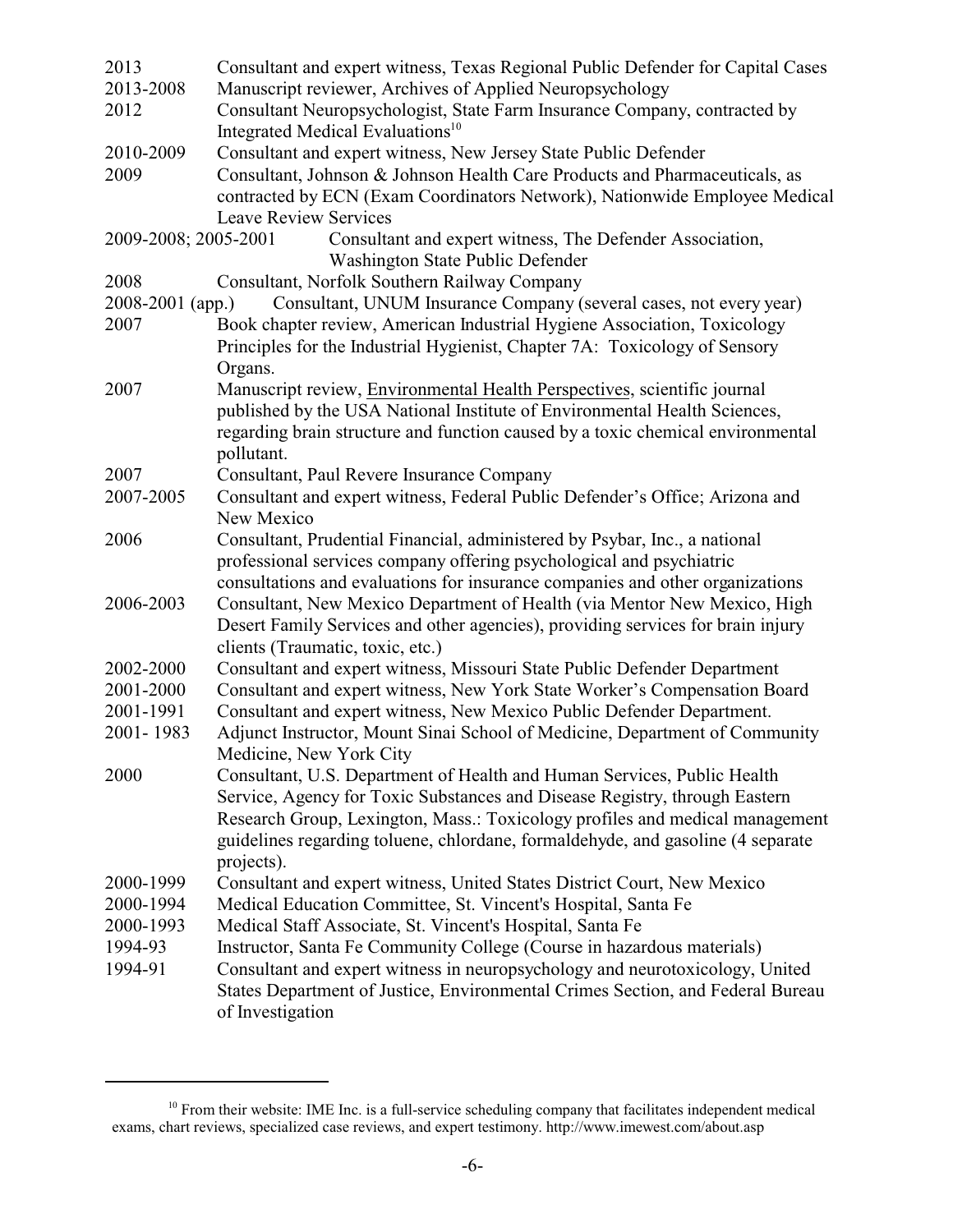| 1991-90 | Consultant Neuropsychologist, University of the State of New York, Office of      |
|---------|-----------------------------------------------------------------------------------|
|         | <b>Vocational Services</b>                                                        |
| 1991-90 | Consultant Psychologist, Pius XII Youth and Family Services, Chester, New York    |
| 1991-90 | Consultant Psychologist, Sugarloaf Union School District, Chester, New York       |
| 1991-90 | Consultant Psychologist, New Hope Guild, Brooklyn, New York                       |
| 1991-89 | Consultant and expert witness, New York State Public Defender Department          |
|         | (years are approximate).                                                          |
| 1991-83 | Consultant Psychologist, New York State Department of Social Services, Office of  |
|         | <b>Disability Determinations</b>                                                  |
| 1984-83 | Consultant in Psychology, 99 <sup>th</sup> Street Rego Park Medical Arts          |
| 1979-78 | Clinical Psychology Intern, Park East Psychological Associates, New York City     |
| 1978-72 | Teaching and Research Assistant, Department of Psychology, Washington State       |
|         | University, Pullman, Washington                                                   |
| 1970    | Residential camp counselor, Buttonwood Farms (a summer camp offering              |
|         | academic and recreational therapy to socially and emotionally disturbed children, |
|         | formerly located on Easton Road, Ottsville, Pennsylvania)                         |

#### BIOGRAPHICAL LISTINGS

Who's Who in America (nominated for the 2021 and earlier editions) Who's Who in the World  $(13<sup>th</sup>-16<sup>th</sup>$  Edition; app. 37,000 - 40,000 biographies) Who's Who in Science and Engineering  $(2<sup>nd</sup> - 3<sup>rd</sup> Edition)$ 

Who's Who in the East  $(22<sup>nd</sup>$  Edition)

Who's Who of Emerging Leaders in America (3rd Edition)

#### BOOK

Singer, R. (1990). Neurotoxicity Guidebook. New York: Van Nostrand Reinhold. Revised First Edition, Aventine Press, 2005.

#### BOOK CHAPTERS OR CONTRIBUTIONS

1. Singer, R. (2011). Neurotoxicity in Neuropsychology. Book chapter in The Little Black Book of Neuropsychology: a Syndrome Based Approach, edited by Schoenberg, MR & Scott, JG. New York: Springer. (Still in print as of Oct., 2019)

2. Singer, R. (2010). Forensic neurotoxicology. In The Handbook of Forensic Neuropsychology, Second Edition. New York: Springer. (Still in print as of Oct., 2019)

3. Singer, R. (2007). Neuropsychological assessment of toxic exposures. In The Neuropsychology Handbook: Third Edition. New York: Springer.(Still in print as of Oct., 2019)

4. Singer, R. (2005). Clinical evaluation of suspected mold neurotoxicity. Proceedings of the Fifth International Conference on Bioaerosols, Fungi, Bacteria, Mycotoxins and Human Health, Albany, New York: Boyd Printing.

5. Singer, R. (2003). Forensic neurotoxicology. In the Handbook of Forensic Neuropsychology. New York: Springer.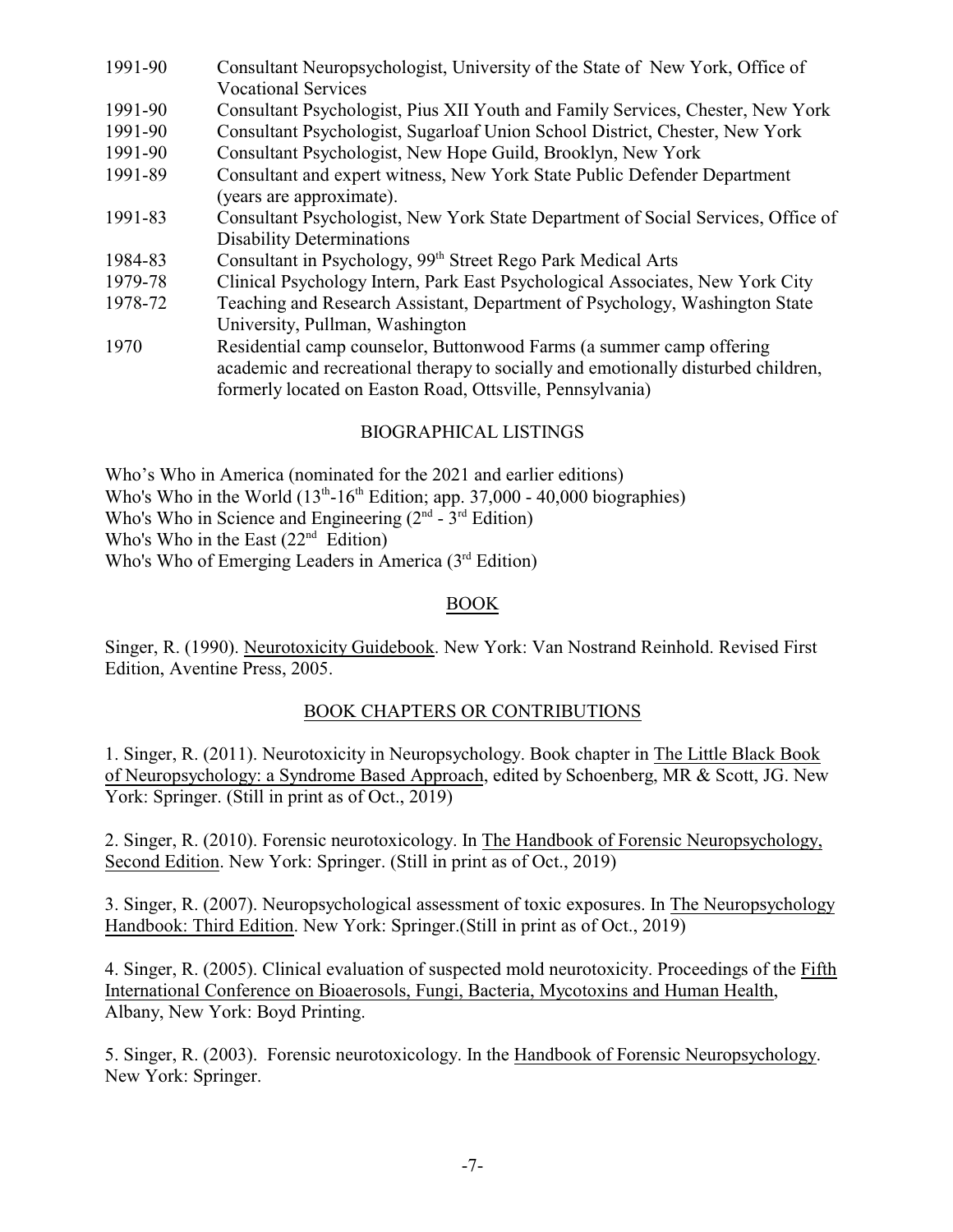6. Singer, R. (1997). Neuropsychological assessment of toxic exposures. In The Neuropsychology Handbook: Second Edition, Vol 2. New York: Springer.

7. Singer, R. (1994). Neurotoxicity evaluation. In Principles and Practice of Forensic Psychiatry, edited by Richard Rosner. New York: Van Nostrand Reinhold.

8. Singer, R. (1992). Agricultural and domestic neurotoxic substances. In Preventable Brain Damage: Brain Vulnerability and Brain Health, edited by W. Gary Cannon, Lawrence Hartlage, and Donald L. Templer. New York: Springer Publishing Company.

9. Singer, R. (1991). Nervous system monitoring for early signs of chemical toxicity. Chapter in Biological Monitoring of Exposure to Chemicals: Metals, edited by H. Kenneth Dillon and M. Ho. New York: John Wiley & Sons.

10. Singer, R. (1987). How to prove nervous system dysfunction. A Guide to Toxic Torts. New York: Matthew Bender.

11. Letz, R. & Singer, R. (1985). Neuropsychological tests. In P. Grandjean (Ed.), Neurobehavioral Behavioral Methods in Occupational and Environmental Health (Document 6, pp. 17-18). Copenhagen: World Health Organization.

# SCIENTIFIC JOURNAL ARTICLES

1. Singer, R. (2012). Book review: Fundamental Neuropathology for Pathologists and Toxicologists: Principles and Techniques. International Journal of Toxicology, July/August; Vol. 31, 4: pp. 416-417.

2. Singer, R. (2002). Book review: The Forensic Pharmacology of Drugs of Abuse. International Journal of Toxicology, 21:381-382.

3. Singer, R. (1988). Early recognition of toxicity by assessing nervous system function. Biomedical and Environmental Sciences, 1, 365-362.

4. Singer, R. (1988). Methodology of forensic neurotoxicity evaluation: PCB case. Toxicology, 49, 403-408.

5. Singer, R., Valciukas, J., & Rosenman, K. D. (1987). Peripheral neurotoxicity in workers exposed to inorganic mercury compounds. Archives of Environmental Health, 42(4), 181-184.

6. Singer, R. & Scott, N. E. (1987). Progression of neuropsychological deficits following toluene diisocyanate exposure. Archives of Clinical Neuropsychology, 2(2), 135-144.

7. Valciukas, J., Lilis, R., Singer, R., Glickman, L., & Nicholson, W. J. (1985). Neurobehavioral changes among shipyard painters exposed to solvents. Archives of Environmental Health, 40(1), 47-52.

8. Singer, R., Valciukas, J., & Lilis, R. (1983). Lead exposure and nerve conduction velocity: The differential time course of sensory and motor nerve effects. Neurotoxicology, 4(2), 193-202.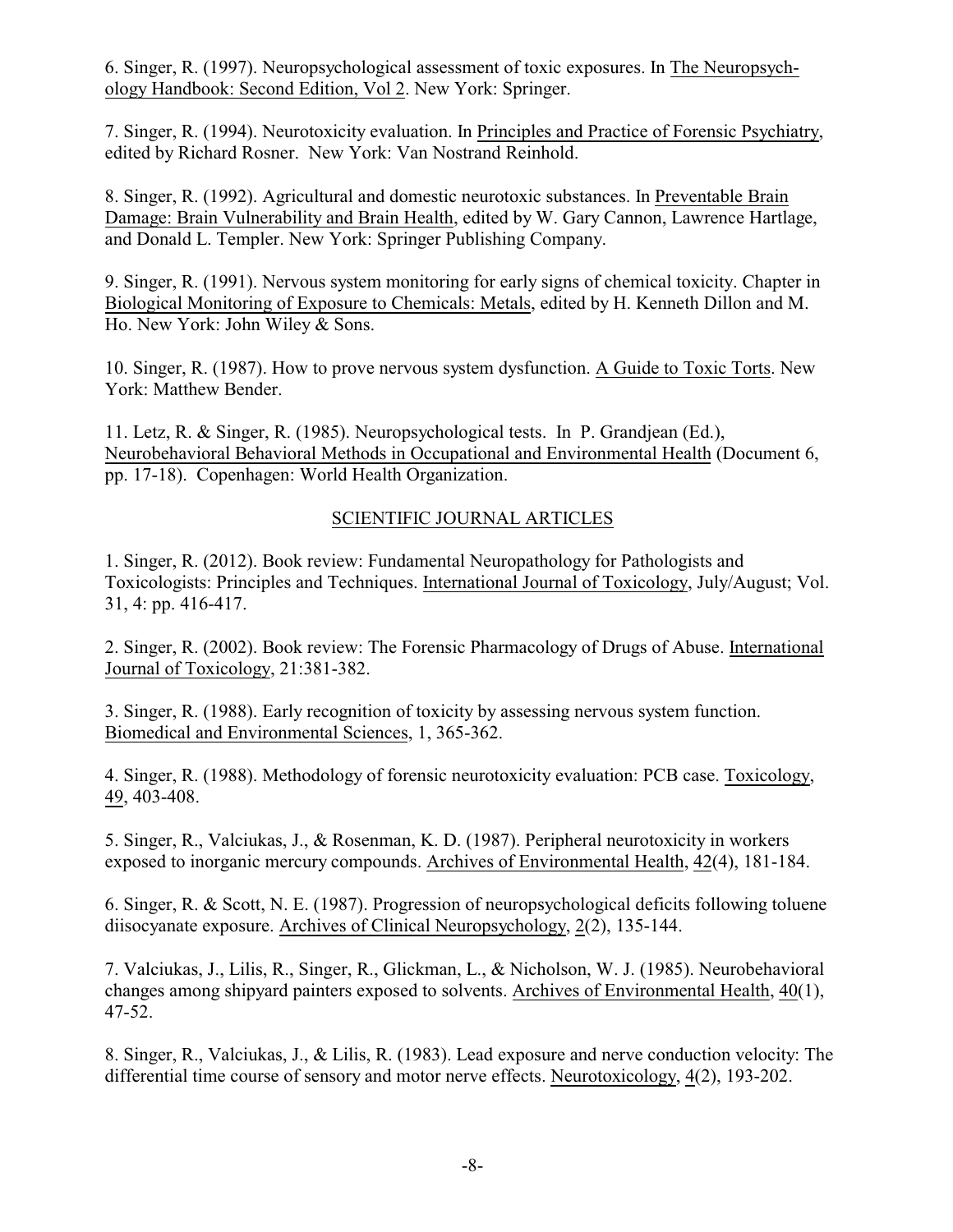9. Singer, R., Moses, M., Valciukas, J., Lilis, R., & Selikoff, I. J. (1982). Nerve conduction velocity studies of workers employed in the manufacture of phenoxy herbicides. Environmental Research, 29, 297-311.

10. Valciukas, J. & Singer, R. (1982). The embedded figures test in epidemiological studies of environmental neurotoxic agents. Environmental Research, 28, 183-198.

11. Valciukas, J., Lilis, R., Singer, R., Fischbein, A., Anderson, H. A., & Glickman, L. (1980). Lead exposure and behavioral changes: Comparisons of four occupational groups with different levels of lead absorption. American Journal of Industrial Medicine, 1, 421-426.

12. Young, F., Singer, R., & Foster, D. (1975). The psychological differentiation of male myopes and non-myopes. American Journal of Optometry, 52 (10), 679-686.

#### PUBLISHED REVIEWER/EDITOR

Case Report Article. Front. Immunol., 03 April 2017. Severe Sequelae to Mold-Related Illness as Demonstrated in Two Finnish Cohorts.

#### PROFESSIONAL ARTICLES

1. Singer, R. and Johnson, D. D. (2006, March). Recognizing neurotoxicity, Trial, Mar. 2006, Volume 42, Number 3.

2. Singer, R. (1994, Spring). Medical neuropsychology: An aid to diagnosis and treatment. Physician's Forum, St. Vincent's Hospital, Santa Fe, New Mexico.

3. Singer, R. (1990, May). Toxic chemical effects on the human nervous system. The Expert Witness Journal, 2, 5:1-20.

4. Singer, R. (1990, March). Neuropsychological toxicology: Identification and assessment of human neurotoxic syndromes. Bulletin, National Academy of Neuropsychologists, 7, 1:6-7.

5. Singer, R. (1989, January). How I learned to stop worrying and love the cross-examination. The Expert Witness Journal, 1(1), 9. Reprinted in the Journal of the Southwest Association of Forensic Examiners (1989) 8:3.

6. Singer, R. (1988, Summer). Neuropsychology and Toxicology: Interface. Newsletter, Rockland County Psychological Society

7. Singer, R. (1988, Winter). Letter on chemist suicides. CHASNotes, American Chemical Society, 4(1), p. 5.

8. Singer, R. (1987, March). Nervous system: Early detection for chemical hazards. Professional Safety, pp. 37-41. Reprinted by East Tennessee State University for ENVH 5700, 1992.

9. Singer, R. (1985, November). Proving damages in toxic torts: Nervous system dysfunction. Trial, Vol. 21, 11, pp. 59-60.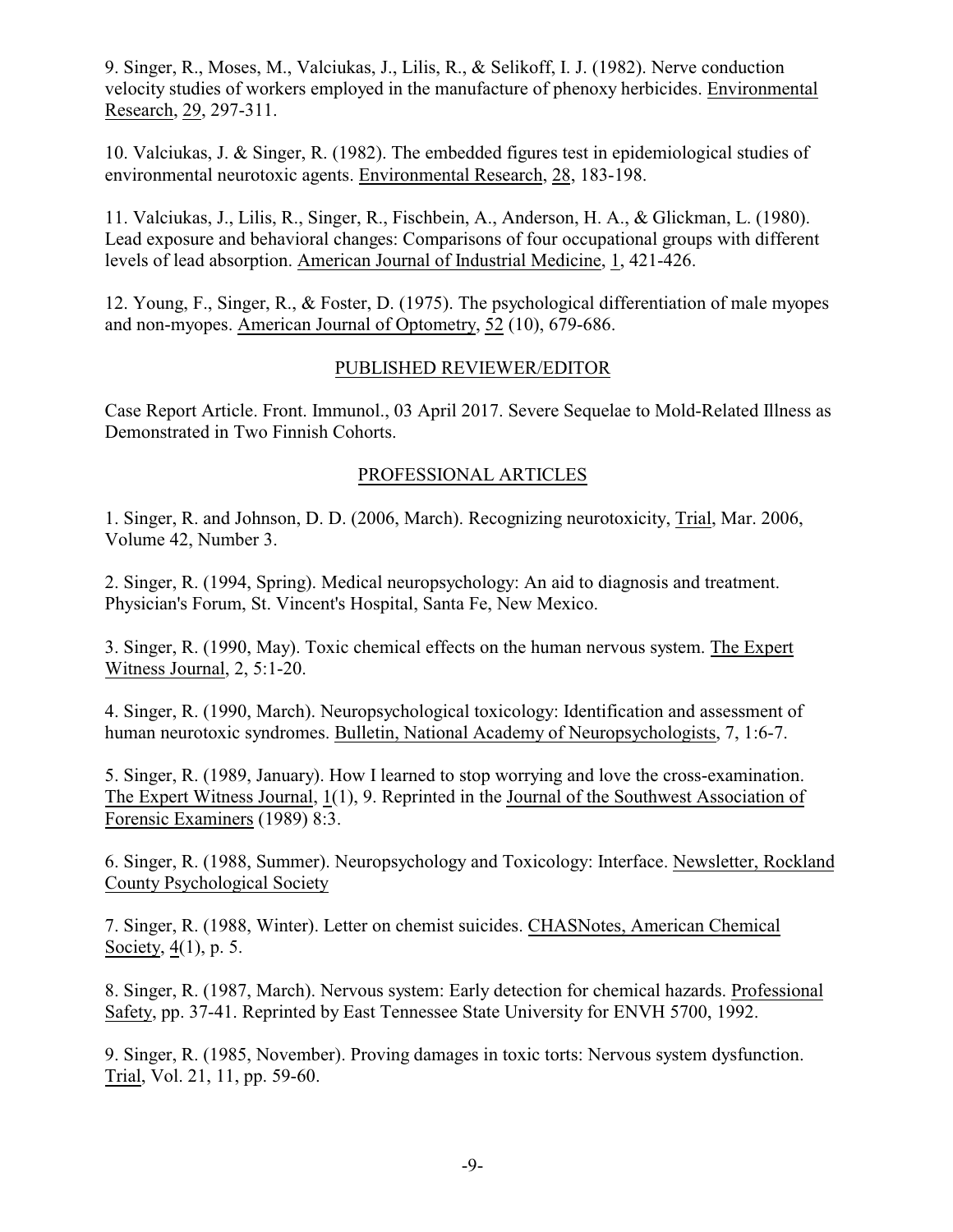# EXTENDED ABSTRACTS

Singer, R. (1985, August). Neuropsychological evaluation of neurotoxicity. In Neurobehavioural Methods in Occupational and Environmental Health: Document 3. Environmental Health pp. 86-90. Second International Symposium, Copenhagen, Denmark: World Health Organization Regional Office for Europe.

# ABSTRACTS

1. Singer, R & Thrasher, J. Neurobehavioral toxicological analysis of a rampage murderer. (2013). Appl Neuropsychol Adult 24 (1), 1-15. 2016 Sep 12.

2. Singer, R. (2013) Neuropsychological developmental disorder following mold exposure. Arch Clin Neuropsychol 28 (6): 518-626.

3. Singer, R. (2011). Chronic neurotoxicity after chronic mold exposure. The Toxicologist, Supplement to Toxicological Sciences, Vol. 120, Supplement 2, March.

4. Singer, R. (2010). Multiple chemical sensitivity is a neuropsychological disease. Archives of Clinical Neuropsychology, Vol. 25:6, 543.

5. Singer, R. (2008). Forensic evaluation of neuropsychological decline following solvent exposure. Archives of Clinical Neuropsychology, Volume 23:6, 746.

6. Singer, R. and Gray, M. (2007). Neuropsychological evaluation of a practicing physician with mold exposure. Archives of Clinical Neuropsychology, Volume 22, Issue 7, September, p 892.

7. Singer, R. (2006). Forensic neuropsychological autopsy of a suicide following occupational solvent exposure. Archives of Clinical Neuropsychology, Volume 21, Issue 6, p. 606.

8. Singer, R. (2005). Forensic evaluation of a mold (repeated water intrusions) neurotoxicity case. Archives of Clinical Neuropsychology, Volume 20, Issue 7, p. 808.

9. Singer, R. (2003). Neurobehavioral evaluation of household exposure to Dursban. Toxicological Sciences, Vol. 72, Number S-1, March, p. 311.

10. Singer, R (2002). Panic disorder can be caused by neurotoxicity. Archives of Clinical Neuropsychology, Volume 17, Issue 8, pp. 813-814.

11. Singer, R. (2002). Neurobehavioral evaluation of residual effects of low-level bystander organophosphate pesticide exposure. Fundamental and Applied Toxicology, Supplement: The Toxicologist, Vol. 55, Number 1, March.

12. Singer, R. (2001). Neurotoxicity evaluation of a new solvent. Archives of Clinical Neuropsychology, 16 (2001), 697.

13. Singer, R. (2000). Neurobehavioral evaluation of residual effects of acute chlorine ingestion. Fundamental and Applied Toxicology, Supplement: The Toxicologist, Vol. 54, Number 1, p. 181, March.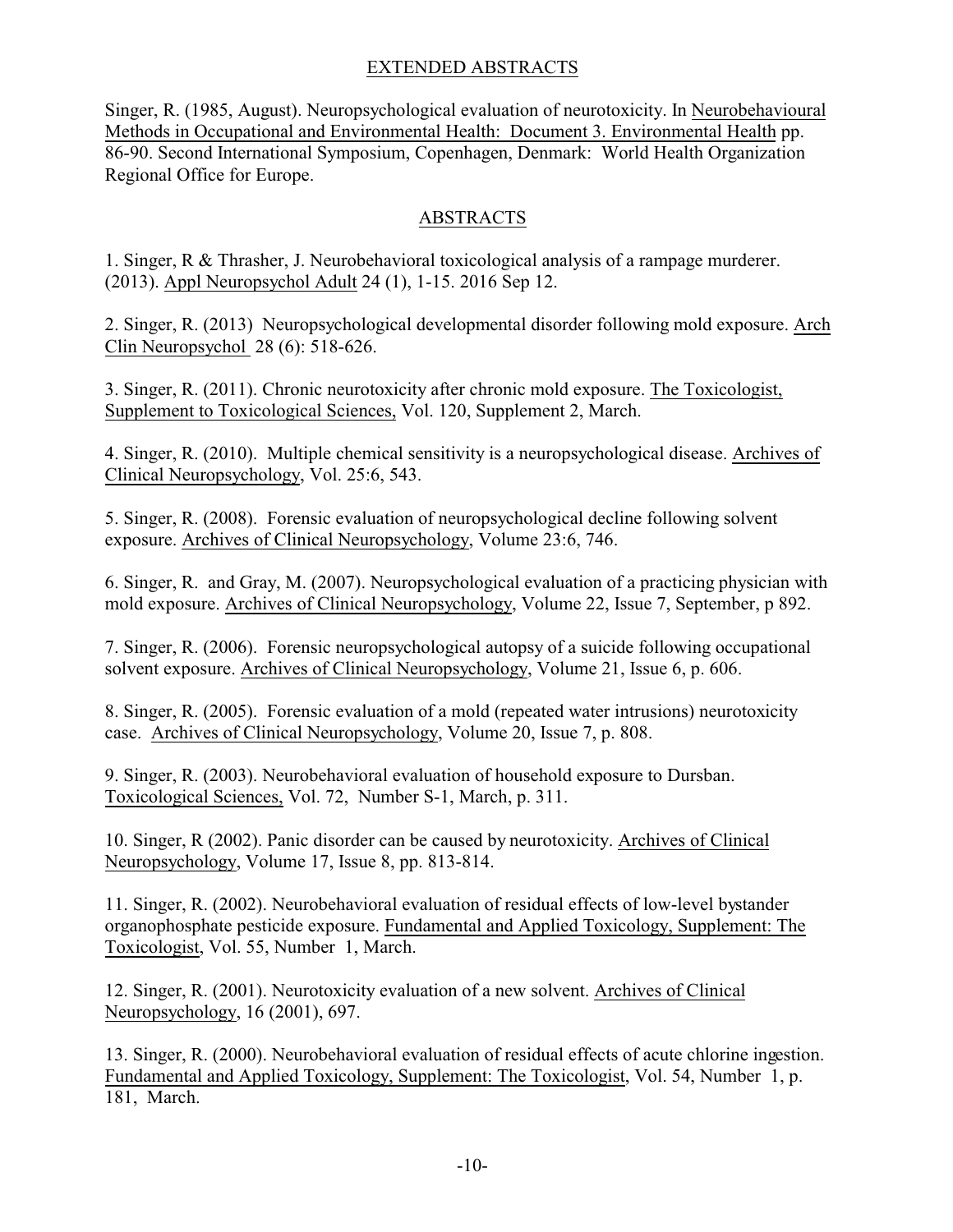14. Singer, R. (1999). Neurobehavioral screening of child and adult bystander exposure to toluene diisocyanate application. Fundamental and Applied Toxicology, Supplement: The Toxicologist, 48, 1-S, March, p. 359.

15. Singer, R. (1999). Neuropsychological evaluation of bystander exposure to pesticides. Journal of Neuropsychiatry and Clinical Neurosciences. Vol 11, #1, Winter, pp. 161-162.

16. Singer, R. (1999). Neurotoxicity from municipal sewage sludge. Archives of Clinical Neuropsychology, 14, 160.

17. Singer, R. (1998, January). Evaluating a carbonless copy paper neurotoxicity case. Archives of Clinical Neuropsychology. Volume 13, Number 1, p. 127.

18. Singer, R. (1997, March). Sick building syndrome: Neuropsychological study. Fundamental and Applied Toxicology, Supplement: The Toxicologist, 36,1:59, Part 2.

19. Singer, R. (1997). Neuropsychological evaluation of desipramine toxicity. The Journal of Neuropsychiatry and Clinical Neurosciences, 9, 1, 1997, p. 167.

20. Singer, R. (1997). Wood-preserving chemicals, multiple sclerosis, and neuropsychological function. Archives of Clinical Neuropsychology, 12, 4, p. 404.

21. Singer, R. (1996, March). Neurotoxicity from outdoor, consumer exposure to a methylene chloride product. Fundamental and Applied Toxicology, Supplement: The Toxicologist, 30, 1, Part 2.

22. Singer, R. (1996). Neurobehavioral screening of breast implant women. Archives of Clinical Neuropsychology, 11, 5.

23. Singer, R. (1995). Neuropsychological assessment of a practicing dentist with elevated urinary mercury. Fundamental and Applied Toxicology, Supplement: The Toxicologist, 15, 1, March, 1995.

24. Singer, R. (1994). Chronic polychlorinated biphenyl exposure and neurobehavioral effects. The Toxicologist, 14, 1, March, 1994.

25. Singer, R. (1990). Formaldehyde neurotoxicity. Archives of Clinical Neuropsychology, 5:2, 214.

26. Singer, R. (1990). Neurotoxicity can produce "MS-like" symptoms. Journal of Clinical and Experimental Neuropsychology, 12:1, 68.

27. Singer, R. (1989, March). Methodology of forensic neurotoxicity evaluation: PCB case. Toxicology Abstracts, 12(3).

28. Singer, R (1987, April). Forensic evaluation of chlordane neurotoxicity. Proceedings of the First Meeting of the International Neurotoxicology Association. Lunteren, The Netherlands, May 10-16, 1987. Proceedings. Part 1. Toxicology. 1988 Apr;49(1):1-201.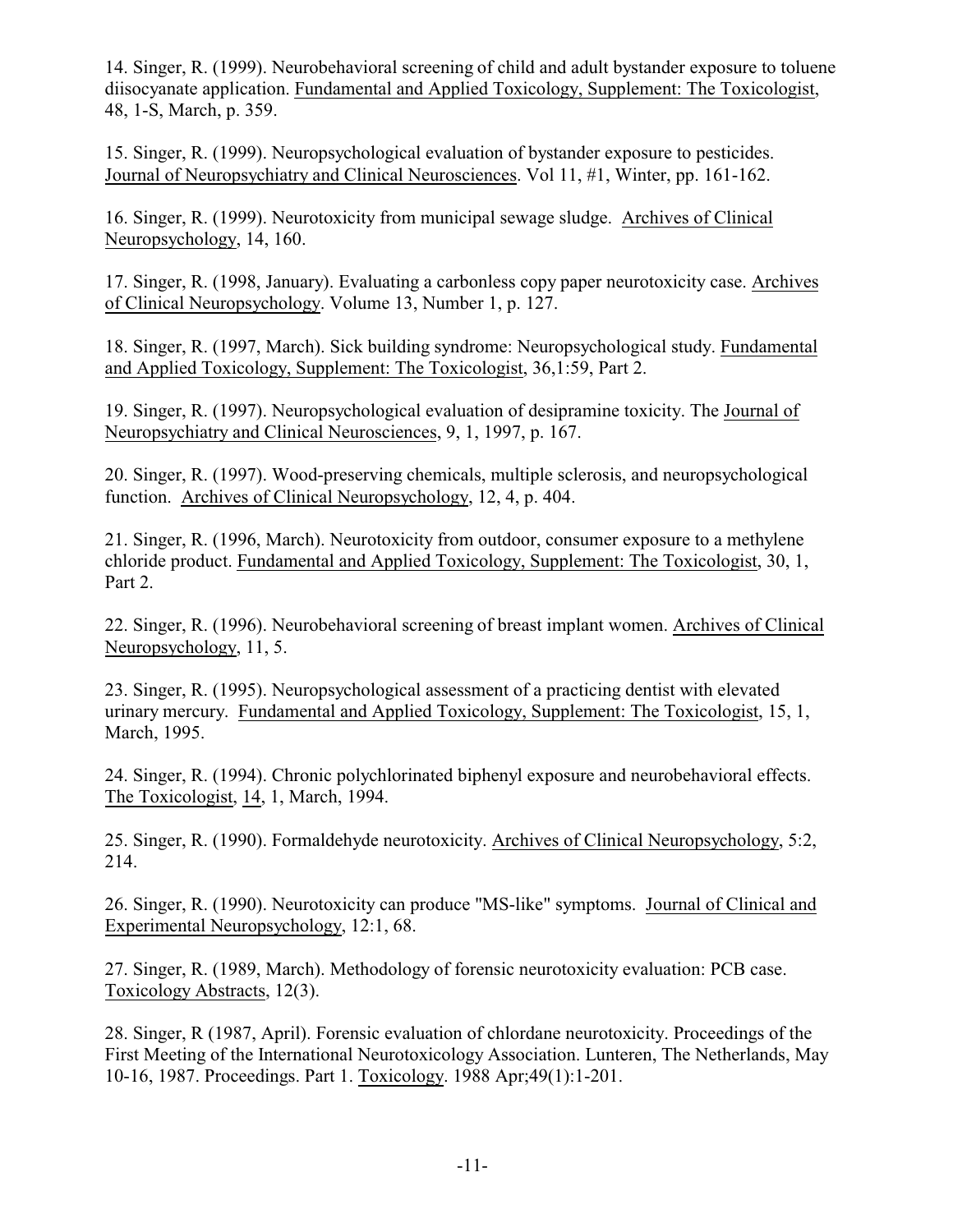29. Singer, R (1987, April). Polychlorinated biphenyl transformer fluid neurotoxicity: Case study. Proceedings of the First Meeting of the International Neurotoxicology Association. Lunteren, The Netherlands, May 10-16, 1987. Proceedings. Part 1. Toxicology. 1988 Apr;49(1):1-201.

30. Singer, R. & Scott, N. E. (1987). Computerized screening for human neurotoxicity by questionnaire: Preliminary results of the neurotoxicity screening survey. Journal of the American College of Toxicology, 6(6).

31. Singer, R. & Scott, N. E. (1987). Progression of neuropsychological deficits following toluene diisocyanate exposure. Journal of Clinical and Experimental Neuropsychology, 9(1).

32. Singer, R. & Scott, N. E. (1987). Neuropsychological evaluation of cyclodiene insecticide toxicity. The Toxicologist, 7 (1), 248.

33. Singer, R. (1986). Future directions of toxicology: A neurotoxicologist's point of view. Journal of the American College of Toxicology, 5 (6), 603.

34. Singer, R. (1986). Managing risk of occupational toxicity. Journal of the American College of Toxicology, 5(6), 603.

35. Singer, R. (1986). Prevention of neurotoxicity at the workplace. The Toxicologist, 6(1), 283.

36. Singer, R. (1985). A model neurotoxicity prevention program for biological monitoring of workers at risk. Journal of the American College of Toxicology, 4(6), 348.

37. Singer, R., Valciukas, J., & Lilis, R. (1982). Nerve conduction velocity studies of low-level lead exposure compared with low-level lead and arsenic exposure. Neurotoxicology, 3(3).

# PROFESSIONAL LECTURES

1. Singer, R. (2003). Natural Land Restoration: Mining Sites. Presented at a special meeting of New Mexico State Bureau of Mines & Mineral Resources managers, April 2<sup>nd</sup>, Santa Fe.

2.Singer, R. (2003). Natural Land Restoration: Hazardous Waste Sites. Presented at a special meeting of USA Environmental Protection Agency Region 6 managers, April 9<sup>th</sup>, Dallas.

3. Singer, R. (2002, April). Death Penalty Mitigation Factors: Neurotoxicity. 18<sup>th</sup> Annual Symposium of the American College of Forensic Psychology, April 21<sup>st</sup>, San Francisco.

4. Singer, R. (2001, November). Neurotoxicity evaluation of a new solvent. Grand Rounds, 21<sup>st</sup> Annual Meeting of the National Academy of Neuropsychology, San Francisco, November 2<sup>nd</sup>.

5. Singer, R. (2001, August). Multiple chemical sensitivity and neurotoxicity. 2001 Multiple Chemical Sensitivity Conference, sponsored by the Chemical Injury Information Network, August 14<sup>th</sup>, 2001, Santa Fe, New Mexico.

6. Singer, R. (2001, April). Disability claims involving workers exposed to neurotoxic substances. 17<sup>th</sup> Annual Symposium of the American College of Forensic Psychology, April 26, Toronto.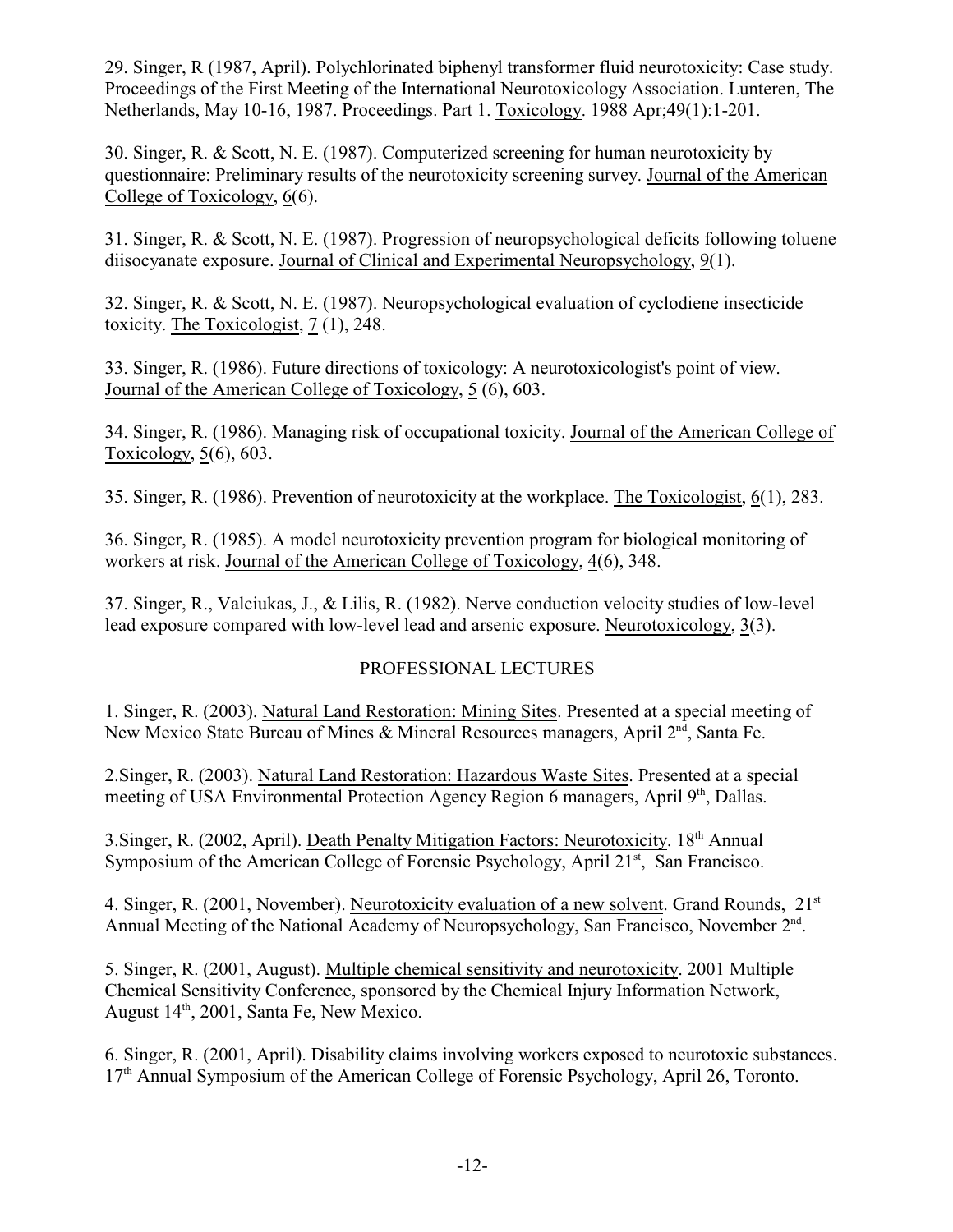7. Singer, R. (2000, April). Forensic assessment of neurobehavioral disorders following atypical chemical exposures. 16th Annual Symposium of the American College of Forensic Psychology, April 6, Newport Beach.

8. Singer, R. (2000, January). Identifying neurotoxicity in clinical practice. University of New Mexico School of Medicine, Department of Psychiatry, Albuquerque, Jan. 21st.

9. Singer, R. (1999, November). Evaluation of neurobehavioral toxicity disorders. University of New Mexico School of Medicine, Neuroscience Department, Albuquerque, Nov. 18th.

10. Singer, R. (1999, October). Clinical diagnosis of neurobehavioral toxicity. Washington State University, Department of Psychology Colloquium, Pullman, October 12<sup>th</sup>, 1999.

11. Singer, R. (1999, June). The neurotoxicity of everyday chemicals. Funded by, and upon invitation of Kassenarztliche Vereinigung (the regional association of government, doctors and insurance payers), Nord-Wurttemberg, Stuttgart, Germany, June 10th.

12. Singer, R. (1999, June). Neuropsychometric approaches to diagnosing brain damage from toxic substances. Funded by, and upon invitation of, Kassenarztliche Vereinigung, Nord-Wurttemberg, Stuttgart, Germany, June 10th.

13. Singer, R. (1997, May). Neuropsychological testing methods: Malingering and neurotoxic injury. Maricopa County Bar Association, Continuing Legal Education, May 8, Phoenix.

14. Singer, R. (1997, February). Forensic applications of neuropsychology and neurotoxicology. First District of the New Mexico Judicial Bar Association, Monthly Meeting, February 17, Santa Fe.

15. Singer, R. (1993, November). Introduction to applied neurotoxicology. Health Conference on Multiple Chemical Sensitivity, Washington Committee on Occupational Safety and Health, Seattle.

16. Singer, R. (1993, November). The clinical picture of environmental and occupational neurotoxicity. All Hospital Medical Education Lecture, St. Vincent's Hospital, Santa Fe, New Mexico.

17. Singer, R. (1993, November). Living with brain damage: Neuropsychological effects of head trauma. New Mexico Trial Lawyers' Association, Albuquerque, New Mexico.

18. Singer, R. (1986, July). Elements of causation in toxic torts. Address to the Association of Trial Lawyers of America Annual Convention, New York.

19. Singer, R. (1986, March). Proof of pesticide toxicity. Address to the Fourth National Pesticide Forum, Washington.

20. Singer, R. (1984, July). Evaluation of neurotoxicity in toxic chemical litigation. Address to the Association of Trial Lawyers of America Annual Convention, Seattle.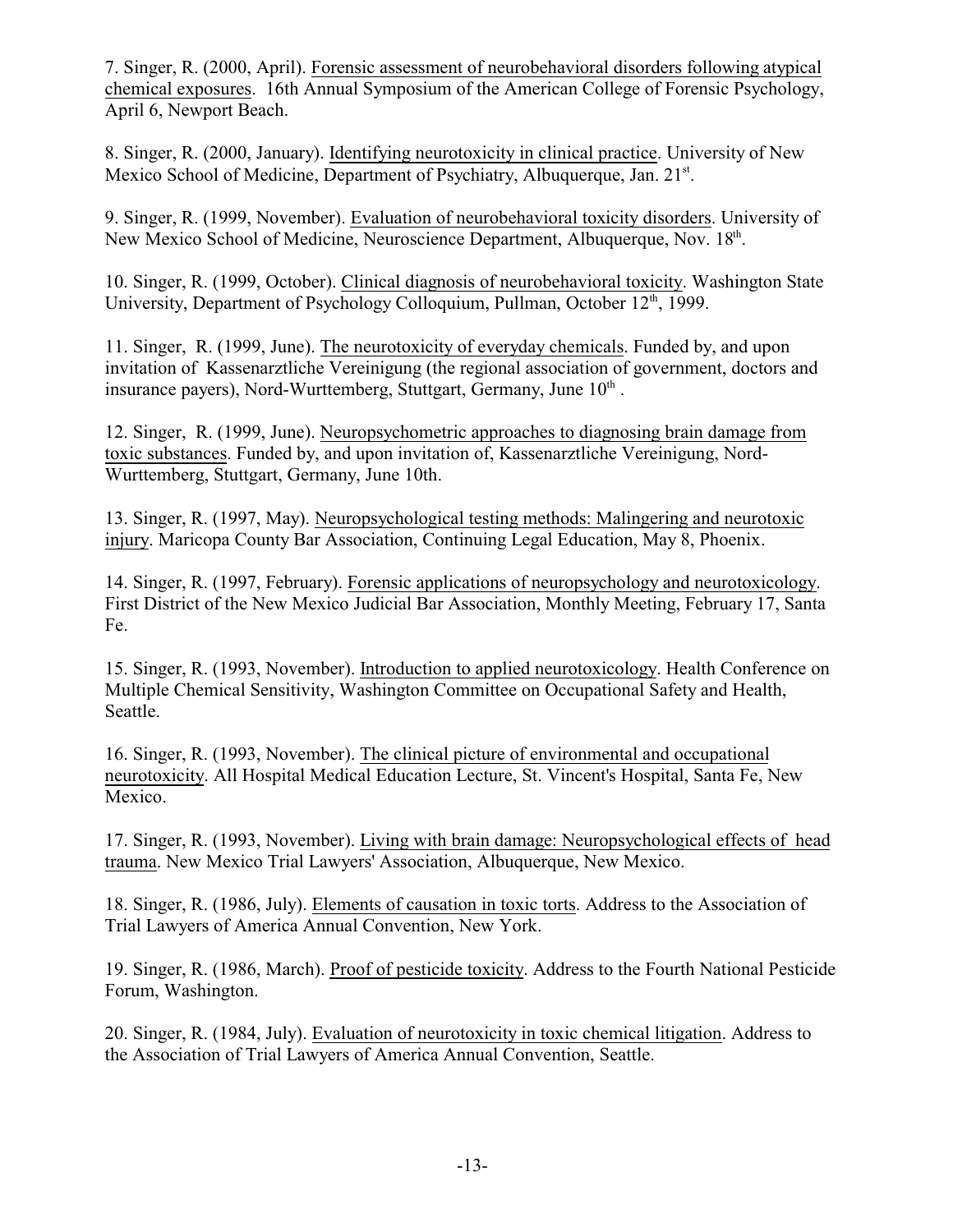21. Singer, R. (1980, May). The neuropsychological evaluation of patients affected by occupational neurotoxic agents. Address to the New York State Psychological Association Convention, New York.

22. Singer, R. (1976, February). Can myopia be prevented? Address to the Washington State University chapter of Sigma XI.

### SCIENTIFIC AND PROFESSIONAL PAPERS AND PRESENTATIONS

1. Singer, R. (2017) Mold Neurotoxicity and Parkinson disease. Presented at University of New Mexico Brain and Behavior Institute Neuroscience Day, Albuquerque, March 16.

2. Singer, R. (2016) Neuroscience in Court: Example. Presented at University of New Mexico Brain and Behavior Institute Neuroscience Day, Albuquerque, March 17.

3.Singer, R. (2014) Neuropsychological Evaluation of Environmental Neurotoxicity: Mold. Presented at University of New Mexico Brain and Behavior Institute Neuroscience Day, Albuquerque, March 21.

4. Singer, R. (2013) Neuropsychological Developmental Disorder Following Mold Exposure. Presented at the NAN 33rd Annual Conference, October 16-19, 2013, San Diego, California.

5. Singer, R and Thrasher, J. (2012) Neurobehavioral toxicological analysis of a rampage murderer. Presented at the 4th Annual American College of Professional Neuropsychology Conference, Las Vegas, NV, March 10.

6. Singer, R. (2011). Chronic neurotoxicity after chronic mold exposure. Presented at the  $50<sup>th</sup>$ Annual Meeting of the Society of Toxicology, Washington, March 7<sup>th</sup>.

7. Singer, R (2010). Multiple chemical sensitivity is a neuropsychological disease. Presented at the National Academy of Neuropsychology 30<sup>th</sup> Annual Meeting, Vancouver, October.

8. Singer, R. (2008). Forensic evaluation of neuropsychological decline following solvent exposure. National Academy of Neuropsychology 28<sup>th</sup> Annual Meeting, New York City, October  $25<sup>th</sup>$ .

9. Singer, R. and Gray, M. (2007). Neuropsychological evaluation of a practicing physician with mold exposure. National Academy of Neuropsychology, 27<sup>th</sup> Annual Meeting, Scottsdale, Arizona, November 17.

10. Singer, R. (2007, June). Forensic evaluation of a mercury and lead case. 11<sup>th</sup> Annual Meeting of the International Neurotoxicology Association, Monterey, California, USA.

11. Singer, R. (2006). Forensic neuropsychological autopsy of a suicide following occupational solvent exposure. National Academy of Neuropsychology, 26<sup>th</sup> Annual Meeting, San Antonio, October 28.

12. Singer (2005). Forensic evaluation of a mold (repeated water intrusions) neurotoxicity case. Forensic Grand Rounds, National Academy of Neuropsychology, 25<sup>th</sup> Annual Meeting, Tampa, October 22.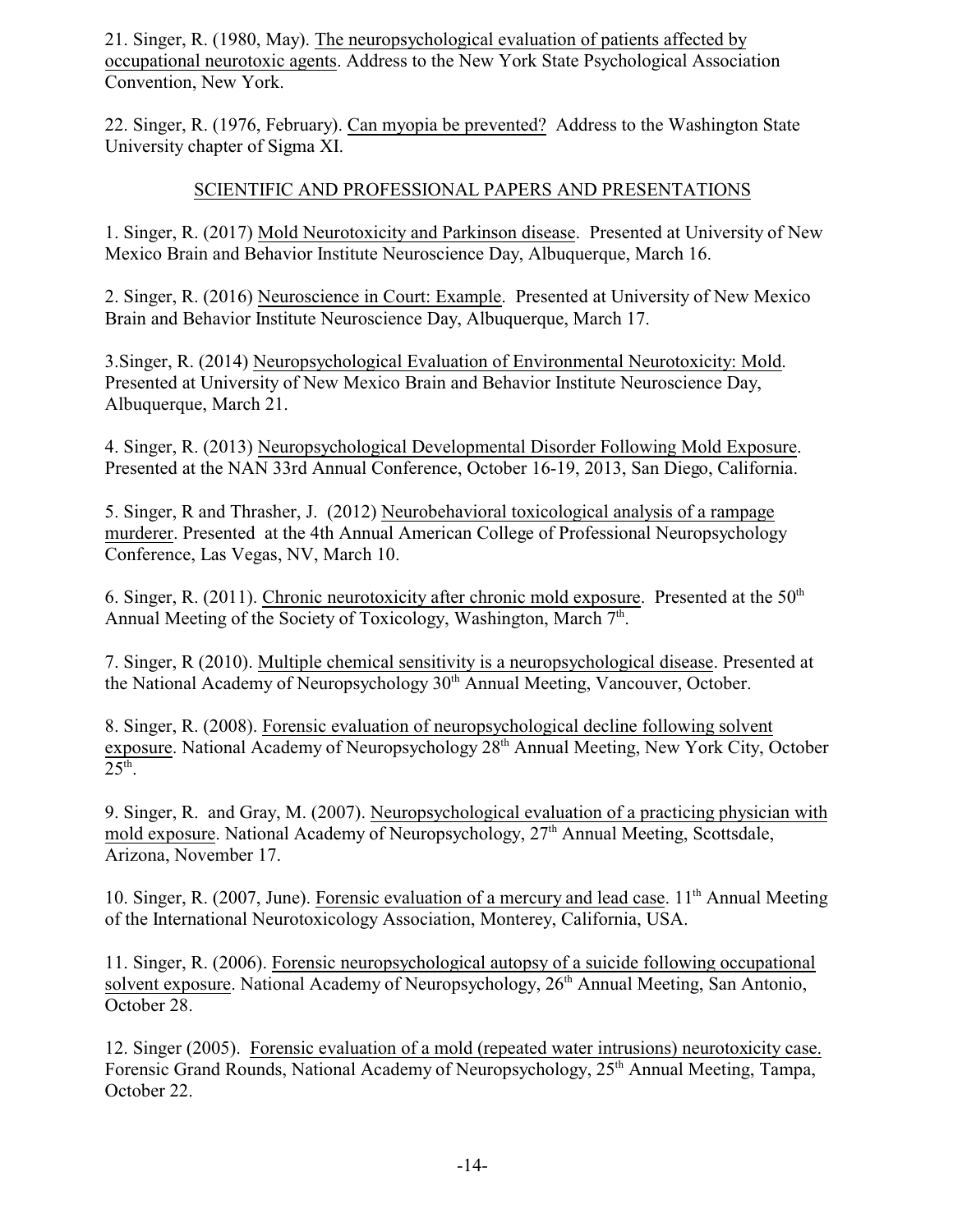13. Singer, R. (2003, September). Clinical evaluation of suspected mold neurotoxicity. Fifth International Conference on Bioaerosols, Fungi, Bacteria, Mycotoxins and Human Health, Saratoga Springs, New York, September 10.

14. Singer, R. (2003, June). Forensic evaluation of solvent neurotoxicity: Cognitive and affective disorder. 9<sup>th</sup> Meeting of the International Neurotoxicology Association, Dresden, Germany.

15. Singer, R. (2003). Neurobehavioral evaluation of household exposure to Dursban. 42nd Annual Meeting of the Society of Toxicology, March 12, 2003, at the Salt Palace Convention Center, Salt Lake City, Utah.

16. Singer, R (2002). Panic disorder can be caused by neurotoxicity. 22<sup>nd</sup> Annual Meeting of the National Academy of Neuropsychology, Miami, Florida, October 12.

17. Singer, R. (2002). Neurobehavioral evaluation of residual effects of low-level bystander organophosphate pesticide exposure. 41<sup>nd</sup> Annual Meeting of the Society of Toxicology, Nashville, March 20.

18. Singer, R (2001). Neurotoxicity evaluation of a new commercial solvent. Adult Grand Rounds at the 21<sup>st</sup> Annual Meeting of the National Academy of Neuropsychology, San Francisco, California, October 31.

19. Singer, R. (1999). Neurotoxizitat alltagsublicher chemischer Substanzen. Text of address to a section of the German Parliament. Umweltbelastungen und Gesundheit, 9. Juni 1999, SPD Bundestagfraktion, Platz der Rupublik 11011 Berlin.

20. Singer, R. (1999). Neurobehavioral screening of child and adult bystander exposure to toluene diisocyanate application. 39<sup>th</sup> Annual Meeting of the Society of Toxicology, New Orleans, March 17.

21. Singer, R. (1999). Neuropsychological evaluation of bystander exposure to pesticides .  $10<sup>th</sup>$ Annual Meeting of the American Neuropsychiatry Association, New Orleans, Feb. 2.

22. Singer, R. (1998). Neurotoxicity from municipal sewage sludge. 18<sup>th</sup> Annual Meeting of the National Academy of Neuropsychology, Washington, D.C., November 6.

23. Singer, R. (1997). Evaluating a carbonless copy paper neurotoxicity case. 17<sup>th</sup> Annual Meeting of the National Academy of Neuropsychology, Las Vegas, November 12.

24. Singer, R. (1997). Sick building syndrome: Neuropsychological study. 36<sup>th</sup> Annual Meeting of the Society of Toxicology, Cincinnati, March 10.

25. Singer, R. (1997). Neuropsychological evaluation of desipramine toxicity. 8<sup>th</sup> Annual Meeting of the American Neuropsychiatry Association, Orlando, Feb. 4.

26. Singer, R. (1996). Wood-preserving chemicals, multiple sclerosis, and neuropsychological function. 16<sup>th</sup> Annual Meeting of the National Academy of Neuropsychology, New Orleans, October 31.

27. Singer, R. (1996, March). Neurotoxicity from outdoor, consumer exposure to a methylene chloride product. Society of Toxicology Annual Meeting, Anaheim, March 11.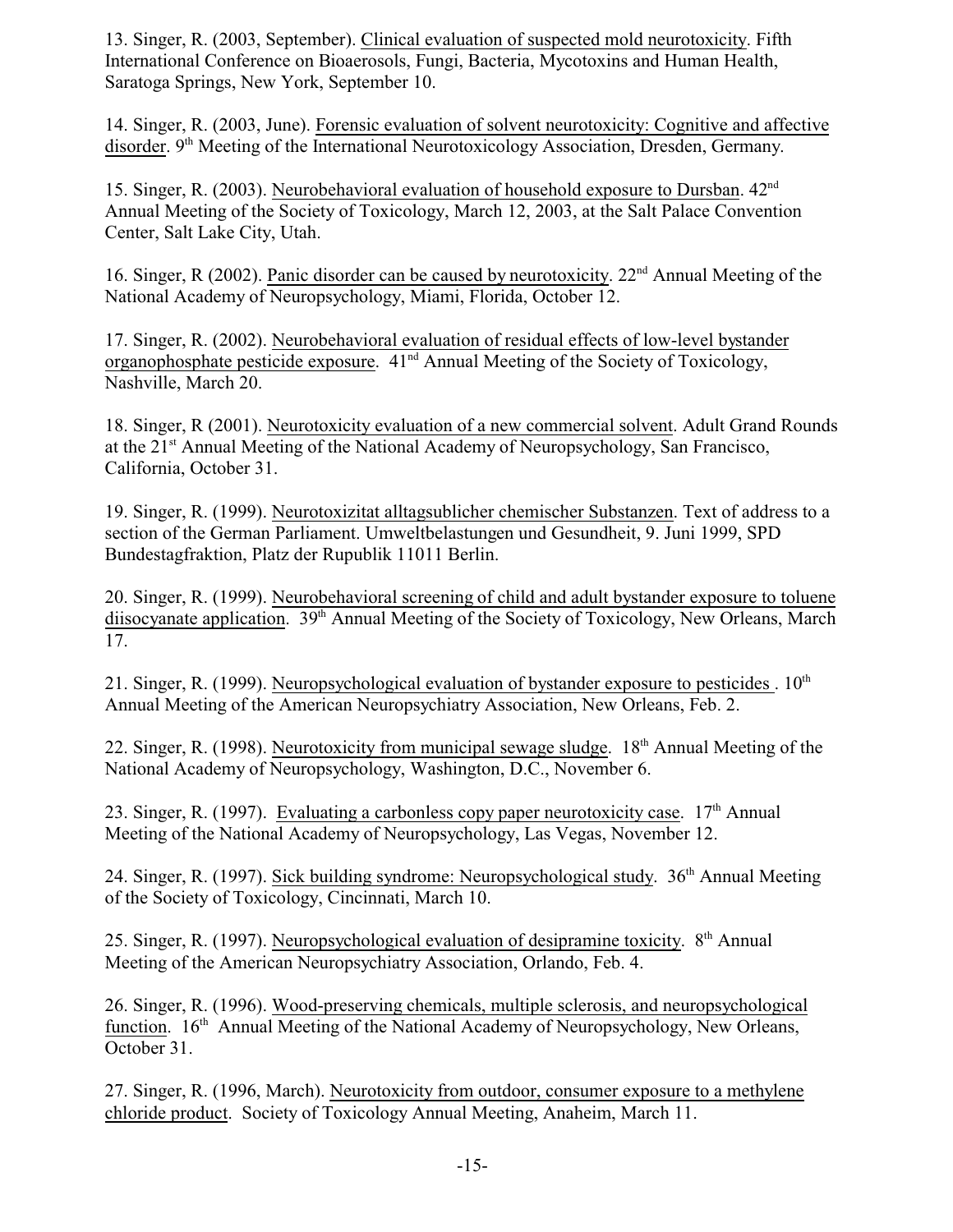28. Singer, R. (1995, November). Neurobehavioral screening of breast implant women. Annual Meeting of the National Academy of Neuropsychology, San Francisco, November 3.

29. Singer, R. (August, 1995). Symposium: Forensic neuropsychology: Detecting malingering and coping with cross-examination. Annual Meeting of the American Psychological Association, New York.

30. Singer, R. (March, 1995). Neuropsychological assessment of a practicing dentist with elevated urinary mercury. 34<sup>th</sup> Annual Meeting of the Society of Toxicology, Baltimore.

31. Singer, R. (August, 1994). Neuropsychological toxicology in private practice. Presented to Division 42, Annual Meeting of the American Psychological Association, Los Angeles.

32. Singer, R. (March, 1994). Chronic polychlorinated biphenyl exposure and neurobehavioral effects. 33<sup>rd</sup> Annual Meeting of the Society of Toxicology, Dallas.

33. Singer, R. (April, 1993). Forensic neuropsychological toxicology. Ninth Annual Symposium of Forensic Psychology, Santa Fe.

34. Singer, R. (October, 1990). Risk factors for Alzheimer's disease. American Public Health Association's 1990 Annual Meeting, New York.

35. Singer, R. (1990, February). Neurotoxicity can produce "MS-like" symptoms. 18<sup>th</sup> Annual Meeting of the International Neuropsychological Society, Orlando, February 16.

36. Singer, R. (1989, November). Formaldehyde neurotoxicity.  $9<sup>th</sup>$  Annual Meeting of the National Academy of Neuropsychologists, Washington, November 2.

37. Singer, R. (1988, December). Neurotoxicity or Nothing?: Deficit Measurement and Malingering. 3<sup>rd</sup> International Symposium on Neurobehavioral Methods in Occupational and Environmental Health, World Health Organization, Washington DC.

38. Singer, R. & Scott, N. E. (1987, December). Computerized screening for human neurotoxicity by questionnaire: Preliminary results of the neurotoxicity screening survey. 8<sup>th</sup> Annual Meeting of the American College of Toxicology, Baltimore.

39. Singer, R. (1987, May). Forensic evaluation of chlordane neurotoxicity. 1<sup>st</sup> Meeting of the International Neurotoxicology Association, Lunteren, The Netherlands.

40. Singer, R. (1987, May). Polychlorinated biphenyl transformer fluid neurotoxicity: Case study. 1<sup>st</sup> Meeting of the International Neurotoxicology Association, Lunteren, The Netherlands.

41. Singer, R. & Scott, N. E. (1987, February). Neuropsychological evaluation of cyclodiene insecticide toxicity.  $26<sup>th</sup>$  Annual Meeting of the Society of Toxicology, Washington.

42. Singer, R. & Scott, N. E. (1987, February). Progression of neuropsychological deficits following toluene diisocyanate exposure. 15<sup>th</sup> International Neuropsychological Society Meeting, Washington.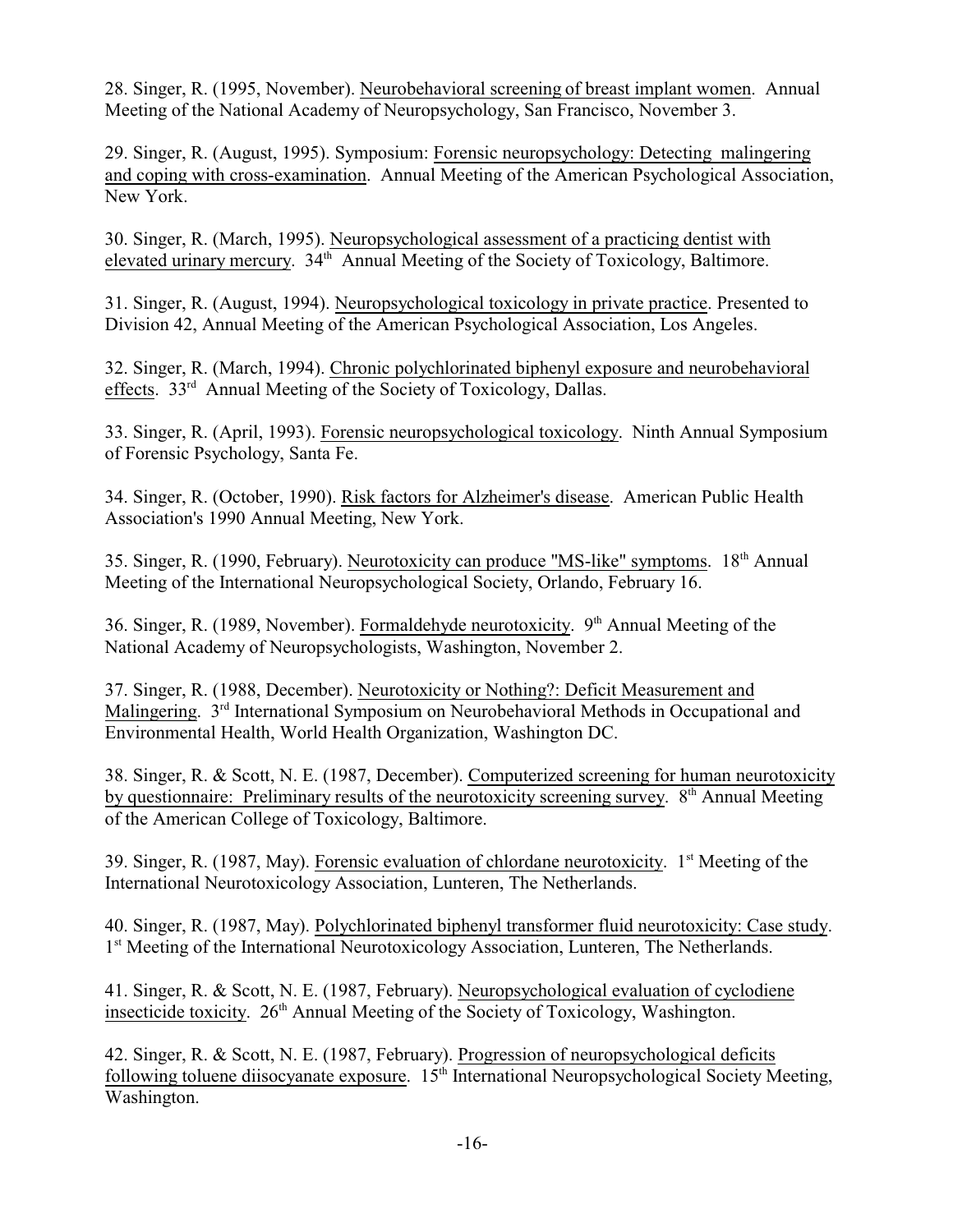43. Singer, R. (1986, November). Early recognition of toxicity by assessing nervous system function. Annual Meeting of the Society of Ecotoxicology and Environmental Safety, Rome, Italy.

44. Singer, R. (1986, November). Future directions of toxicology: A neuropsychologist's point of view. 7<sup>th</sup> Annual Meeting of the American College of Toxicology, Philadelphia.

45. Singer, R. (1986, November). Managing risk of occupational toxicity. Seventh Annual Meeting of the American College of Toxicology, Philadelphia.

46. Singer, R. (1986, March). Prevention of neurotoxicity at the workplace. 25<sup>th</sup> Annual Meeting of the Society of Toxicology, New Orleans.

47. Singer, R. (1985, November). A model neurotoxicity prevention program for biological monitoring of workers at risk. 6<sup>th</sup> Annual Meeting of the American College of Toxicology, Washington.

48. Singer, R. (1985, September). Psychosis: Schizophrenia or chemical waste exposure. At Biological aspects of schizophrenia, a symposium conducted at IV World Congress of Biological Psychiatry, Philadelphia.

49. Singer R. (1985, August). Neuropsychological evaluation of neurotoxicity. 2<sup>nd</sup> International Symposium on Neurobehavioral Methods in Occupational and Environmental Health, World Health Organization, Copenhagen, Denmark.

50. Singer, R. (1985, April). Nervous system monitoring for early signs of chemical toxicity. 189<sup>th</sup> American Chemical Society National Meeting, Miami.

51. Singer, R. (1984, February). Peripheral nervous system assessment in the evaluation of toxic chemical exposure. 12<sup>th</sup> Annual Meeting of the International Neuropsychological Society, Houston.

52. Singer, R. (1983, December). Neural indicators of phenoxy herbicide exposure. Annual Meeting of the Society for Occupational and Environmental Health, Washington.

53. Singer, R., Valciukas, J., & Lilis, R. (1982, September). Nerve conduction velocity studies of low-level lead exposure compared with low-level lead and arsenic exposure. International Conference on Neurotoxicology of Selected Chemicals, Chicago.

54. Singer, R., Valciukas, J., & Lilis, R. (1981, September). Lead exposure and nerve conduction velocity: The differential time course of sensory and motor nerve effects. XI Triennial World Congress of Pathology, Jerusalem, Israel.

55. Singer, R., Moses, M. Valciukas, J., Lilis, R. & Selikoff, I. J. (1981, September). Nerve conduction velocity studies of workers employed in the manufacture of phenoxy herbicides. XX International Congress of Occupational Health, Cairo, Egypt.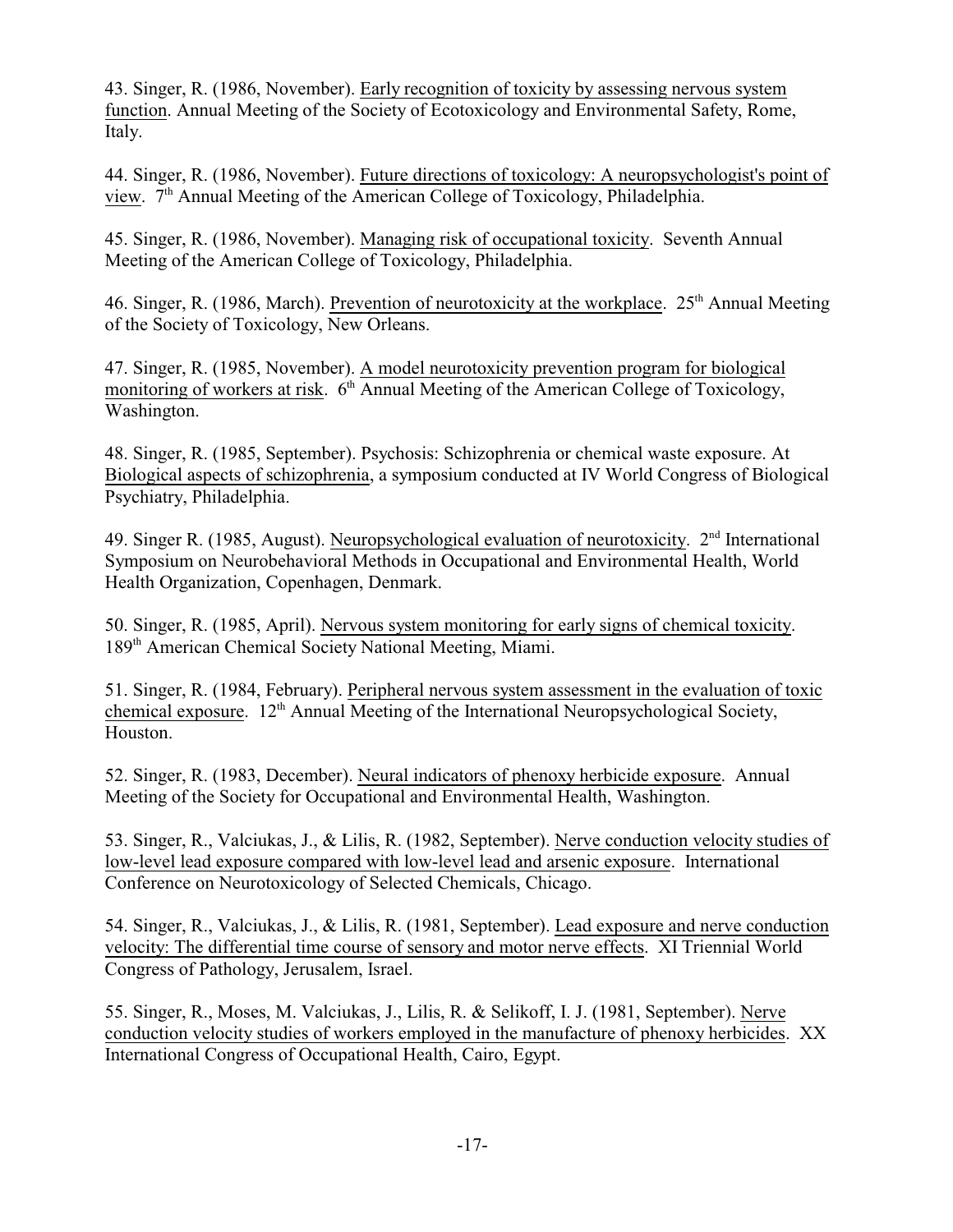56. Singer, R. (1979, September). The role of the psychologist in the prevention of myopia. Annual Meeting of the American Psychological Association, New York.

57. Singer, R. (1979, September). The Camphill approach to the education of the retarded person. Symposium at Annual Meeting of the American Psychological Association, New York.

58. Singer, R. and Gelberman, J. (1979, September). Two contributions of Jewish mysticism to psychotherapy. Annual Meeting of the American Psychological Association, New York.

59. Singer, R. (1979, May). The behavioral etiology of myopia. Annual meeting of the Eastern Psychological Association, Philadelphia.

60. Singer, R., Young, F., & Rokeach, M. (1977, April). Values as predictors of visual refractive error in Barrow Eskimos. Western Psychological Association Convention, Seattle.

61. Singer, R. (1975, April). The association of personality and myopia. Western Psychological Association Convention, Sacramento.

# PROFESSIONAL WORKSHOPS AND COURSES PRESENTED

1. Neurotoxicity and the Naturopathic Client. Presented at the American Naturopathic Medical Association 38th Annual Convention, August 24, 2019, Westgate Resort, Las Vegas, Nevada (Continuing Education Credits).

2. Recognizing and Diagnosing Neurotoxic Mental Illness. Presented at the American Academy of Environmental Medicine 52nd Annual Scientific Meeting, October 6, 2017, The Chateaux in Deer Valley Park City, Utah. (CME credits)

3. Literature Review of Neuropsychological Effects of Mold. Presented at The American Academy of Environmental Medicine 49th Annual Scientific Meeting, October 23, 2014, Albuquerque. (CME credits)

4. The Neurobehavioral Evaluation of Neurotoxicity. Presented at The American Academy of Environmental Medicine 48th Annual Scientific Meeting, October 24 - 27, 2013 Phoenix. (CME credits)

5. Mycotoxins and Chronic Disease. RealTime Laboratories. Discussant, January 19, 2013, Plano, Texas. (CME credits)

6. Forensic Applications of the Neurotoxicity Syndrome. 28th Annual Symposium of the American College of Forensic Psychology. Presented April 19, 2012, San Francisco.

7. Delusions, Neurotoxicity, and Homicide. Organizer and Co-presenter: Raymond Singer, Ph.D., Dr. Edward Dougherty, Rebecca A. Smith, J.D., M.A.. 26<sup>th</sup> Annual Symposium of the American College of Forensic Psychology. April 22, 2010, San Francisco.

8. Chemical Hyper-Reactivity Syndrome is Both a Medical and a Neuropsychological Condition. 25th Annual Symposium of the American College of Forensic Psychology. March 25, 2009, San Diego.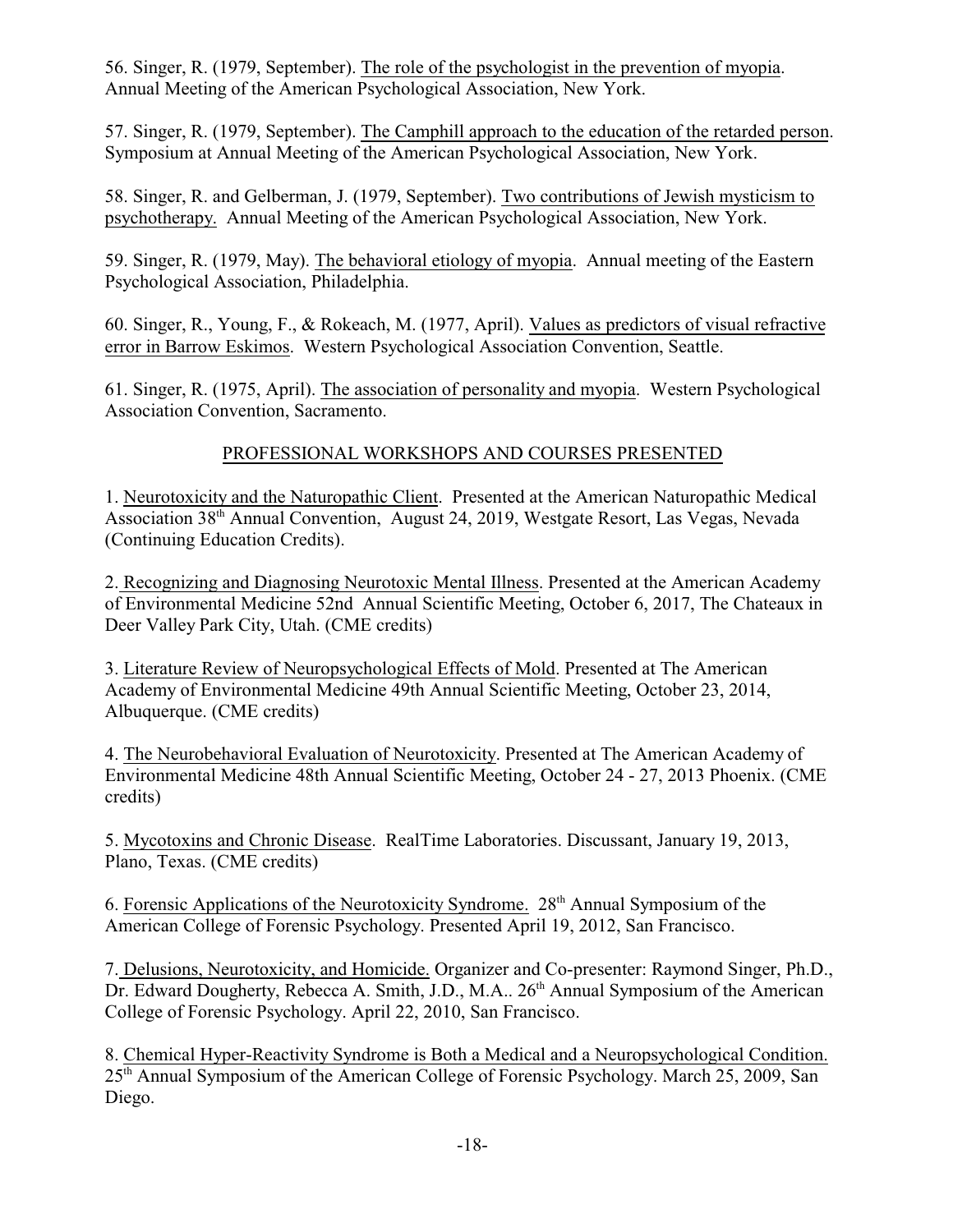9. Personality and Anxiety Disorders, Such as Panic Attacks, From Neurotoxicity. 24<sup>th</sup> Annual Symposium of the American College of Forensic Psychology. April 13<sup>th</sup>, 2008, San Francisco.

10. Forensic Neuropsychology and Evaluation of Toxic Chemical Injuries. 23<sup>rd</sup> Annual Symposium of the American College of Forensic Psychology, May 3, 2007, Santa Fe.

11. Neurotoxicity of Chemical and Biological Weapons. Instructor, Fall Meeting of the Roundtable of Toxicology Consultants (a sub-group of members of the Society of Toxicology). Montreal, September 16, 2006.

12. Multiple Chemical Sensitivity Case Definition Workshop, panelist (neuropsychology, neurotoxicology). Sponsored by the Chemical Injury Information Network. San Francisco, August 4-6, 2006. Thirty panelists were selected and invited from MCS researchers and clinicians worldwide.

13. Forensic Evaluation of a Mold (Repeated Water Intrusions) Neurotoxicity Case. Third Annual Mold Conference: Mold, Mycotoxins, and the Current State of Science. Hosted by Medical Center for Immune and Toxic Disorders. The Woodlands, Texas, April 1st, 2006.

14. Junk Science, Manufactured Doubt, and Disinformation versus Science in Litigation. Instructor, Summer Meeting of the Roundtable of Toxicology Consultants, Gaithersburg, MD, August  $27<sup>th</sup>$ , 2005.

15. Clinical and Forensic Mold Neurotoxicity Case Report. Second Mold Conference. Hosted by Immunosciences Lab., Inc., Beverly Hills, California, October 16, 2004.

16. Forensic Evaluation of Mold Neuropsychological Toxicology. 20<sup>th</sup> Annual Symposium of the American College of Forensic Psychology, April 1-4, 2004, San Francisco.

17. Forensic Assessment of Neurotoxicology. Sole Instructor, Fall Meeting of the Roundtable of Toxicology Consultants, Williamsburg, Virginia, presented October 16th, 2003.

18. Forensic Evaluation of Mold Neurotoxicity. Speaker, Environmental Issues of the 21<sup>st</sup> Century. American Association of Legal Nurse Consultants, Greater Sacramento Area Chapter, October 20, 2001, Sacramento, California.

19. Facilitator, 2001 Multiple Chemical Sensitivity Conference, sponsored by the Chemical Injury Information Network, August 13-15, 2001, Santa Fe.

20. Singer, R. (1999, October). An overview: Clinical diagnosis of chemically caused neurobehavioral toxicity. American Academy of Environmental Medicine 34<sup>th</sup> Annual Meeting, Coeur d'Alene, October 8<sup>th</sup>, 1999. (CME credits)

21. Basic Principles of Forensic Neuropsychological Toxicology. 14th Annual Symposium of the American College of Forensic Psychology, May 1, 1998, San Francisco.

22. Psychology of Brain Injury. May 28, 1994. Presented with Santa Fe Rehabilitation, Santa Fe. Topics taught: Mechanics and physiology of brain injury; neuropsychological evaluation of brain injured patients; neurotoxic brain injury: Subtle and overt effects.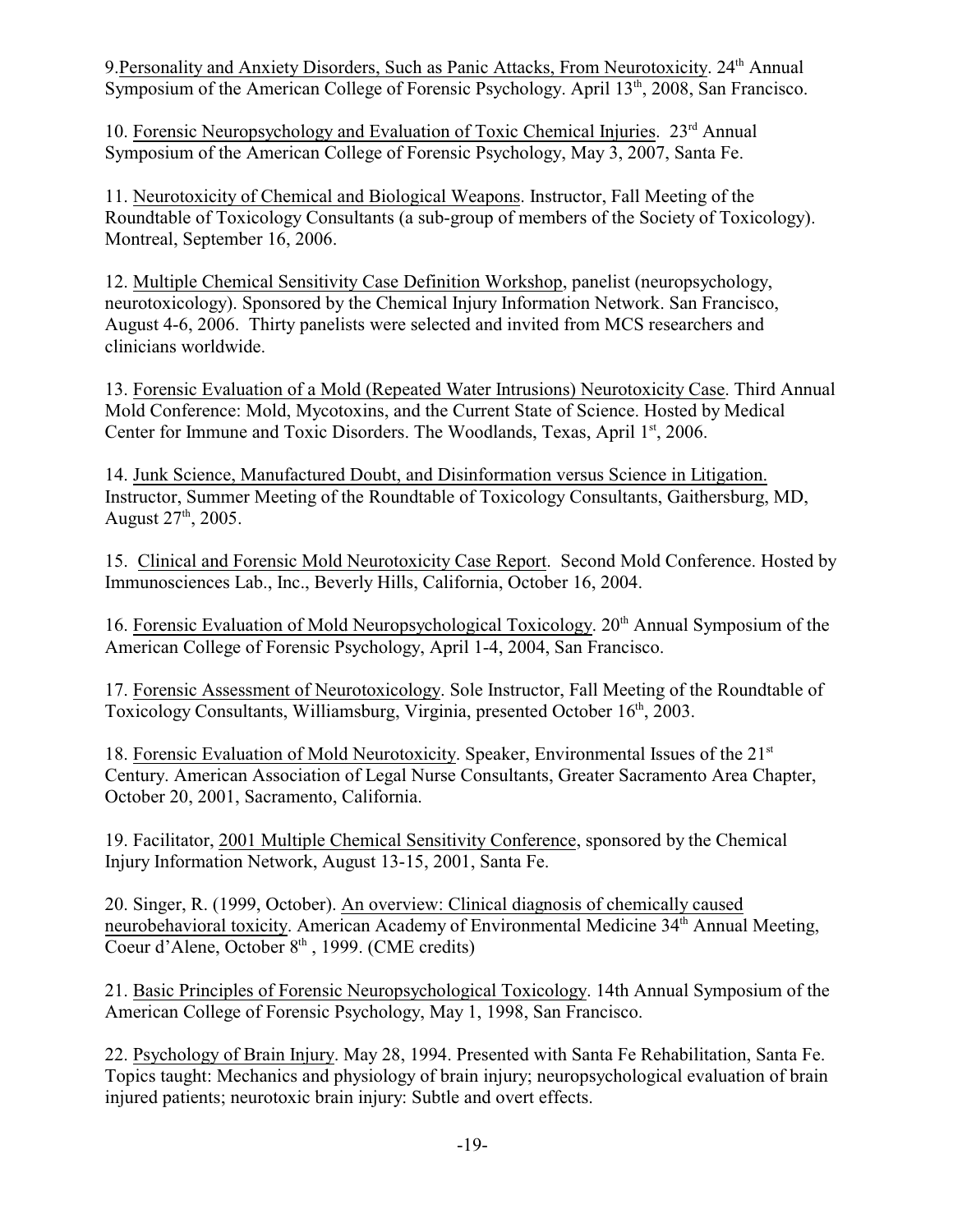23. Neurotoxicity Evaluation, Diagnosis and Prevention. American College of Toxicology 13<sup>th</sup> Annual Meeting, San Francisco, October 24, 1992.

24. Clinical Evaluation of Patients for Neurotoxicity. American Psychological Association Centennial Convention, Washington, D.C., August 18, 1992.

25. Forensic Neuropsychological Toxicology. National Academy of Neuropsychology Eleventh Annual Meeting, Dallas, November 1, 1991.

26. Forensic Neuropsychological Toxicology. National Academy of Neuropsychology Eighth Annual Meeting, Orlando, November 4, 1988.

# NATIONAL INSTITUTE OF HEALTH REPORTS

1. Singer, R., Valciukas, J., & Lilis, R. (1982, November). Nerve conduction velocity studies assessment of copper smelter workers. In Health Hazards Among Copper Smelter Workers. Report to the National Institute of Environmental Health Science.

2. Lilis, R., Valciukas, J., Singer, R., Fischbein, A., Anderson, H. A., & Glickman, L. (1981, June). Assessment of lead health hazards in an auto body shop at an automobile assembly plant. Report to the National Institute of Environmental Health Sciences.

# PUBLISHED INTERVIEWS

1. Healthy People 2000: Citizens Chart the Course. Chapter of Environmental and Public Health, p. 148-149. Institute of Medicine, National Academy Press, Washington, 1990.

2. Neurotoxins - A wider threat than once thought. Safety Compliance Letter, Bureau of Business Practice, Prentice-Hall, July 25, 1988:1614.

# BOOK CONSULTING EDITOR

The A to Z Guide to Toxic Foods and How to Avoid Them. Author, Lynn Sonberg, 1992, Simon and Schuster, New York.

# APPEARANCES, TESTIMONY AND WORK FOR LEGISLATURES

1. Singer, R. (1999, June). The Neurotoxicity of Everyday Chemicals. Address to a section of the German Parliament. The Great Assembly Hall of Parliament (Deutscher Bundestag), Wasserwerk, Bonn, Germany, June 9<sup>th</sup>. Funded by and upon invitation of the German Federal Government, SPD Bundestagsfraktion.

2. Singer, R (1990) Comments in Healthy People 2000: Citizens Chart the Course Institute of Medicine, Chapter on Environmental Public Health, Page 148, National Academies Press, DC.

3. The Toxicity of Gasoline Additives (1987). Research funded by the National Renewable Fuels Association, and the report circulated among U.S. Congress and staff, regarding Congressional regulation of neurotoxic chemical additives to oxygenate gasoline.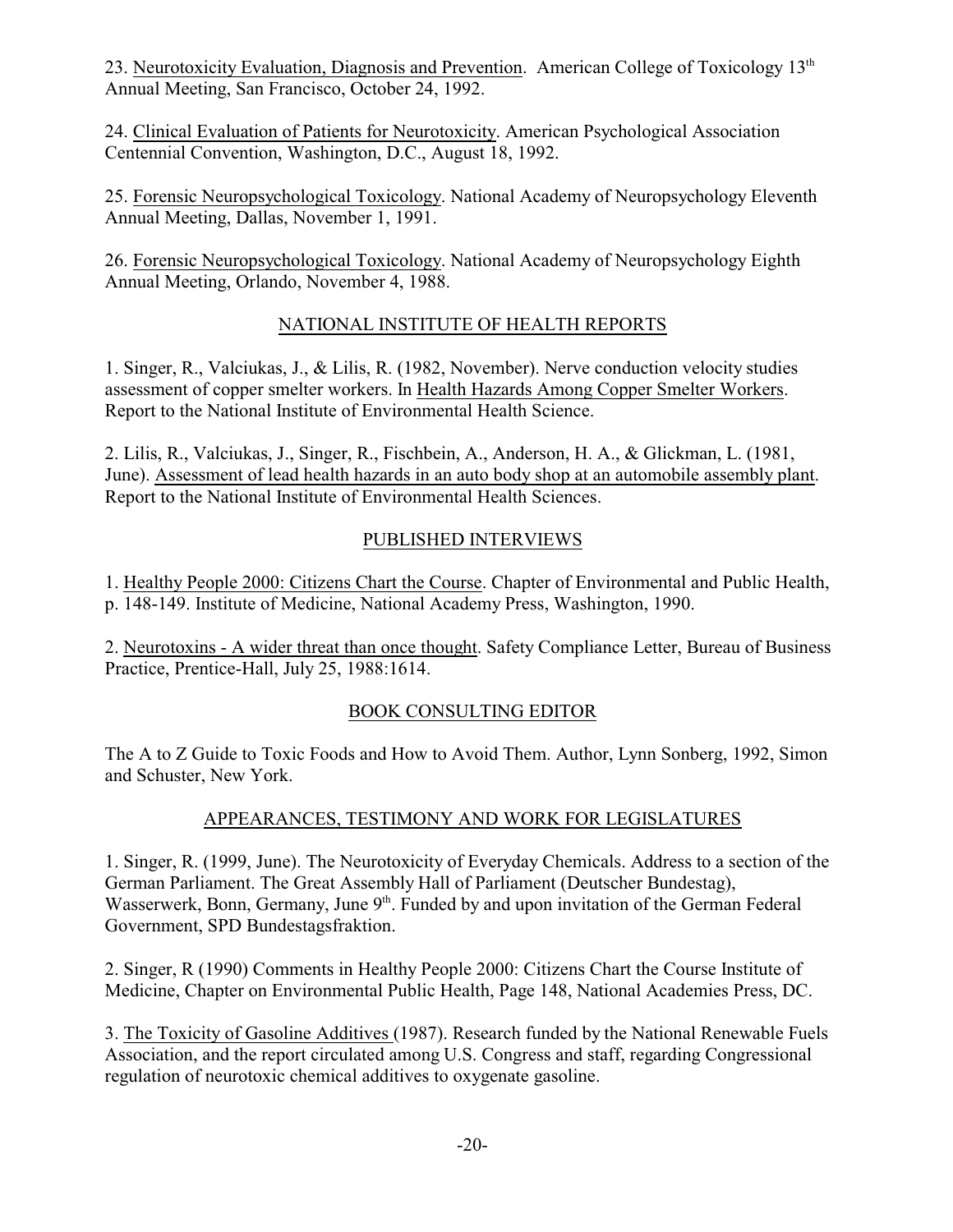4. Singer, R. (1985, October). Neurotoxicity Can Be Prevented. Written and submitted to hearings before the Subcommittee on Investigations and Oversight of the Committee on Science and Technology, United States House of Representatives, serial No. 99-68, "Neurotoxins at home and in the workplace."

5. Singer, R. (1985, September). Prevention of Neurotoxicity. Testimony presented to the United States Food and Drug Administration Symposium on Predicting Neurotoxicity from Preclinical Data.

6. Singer, R. (1984, September). Are Pesticides Safe? Testimony presented to the New Jersey State Senate.

# ARTICLES, RADIO AND APPEARANCES FOR THE GENERAL PUBLIC

1. Lecture, Hanford workers seeking help for chemical exposure, Kima TV, Yakima, Washington, April 27<sup>th</sup>, 2018.

2. Interview: Sick Hanford Worker's Accused of Faking Illness. King-5 NBC News, March 02, 2017. Produced by Emmy-award winning Susannah Frame, the Chief Investigative Reporter at KING 5.

3. Interview: Psychiatric Drugs and Violence: The Virginia Tech Shooter. The Gary Null Show, New York City, April 20, 2007.

4. Interview: Aspartame Neurotoxicity, Jeff Rense Program, GlobalStar Communications, Telstar 5 (Intelsat Americas 5) KU Band, Internet radio, 9-10 pm MT, February 19, 2007.

5. Interview: Aspartame Neurotoxicity, KUNM Radio - 89.9 FM, Albuquerque, February 12, 2007.

6. Interview: "Environmental Health Hour" with Dr. Albert Robbins, WWNN Radio-1470 AM January  $28<sup>th</sup>$ ,  $2007$ .

7. Interview, Friendly Fire (2006), Gary Null Productions, New York City, Gulf War Syndrome journalistic documentary.

8. Interview, Canadian Broadcasting Corporation, Wild Rose Forum, Host and producer, Don Hill. Subject: Human Health Effects of Pesticides, January 21, 2003.

9. Interview, Canadian Broadcasting Corporation, Radio One, Nightwatch, Host Don Hill, Talk Radio: Subject: Neurotoxic Chemicals in the Environment, August 2, 2002.

10. News article, Carbonless copy paper may pose risks. Fox 47 News, Reporter Victoria Dunkle, in Ingham County Community News, August 27, 2000, page 2.

11. News conference, attended by German television networks and the press, regarding the Neurotoxicity of Everyday Chemicals, Presskonferenz der Kassenarztlichen Vereinigung Nord-Wurttemberg, Stuttgart, Germany, June 10, 1999.